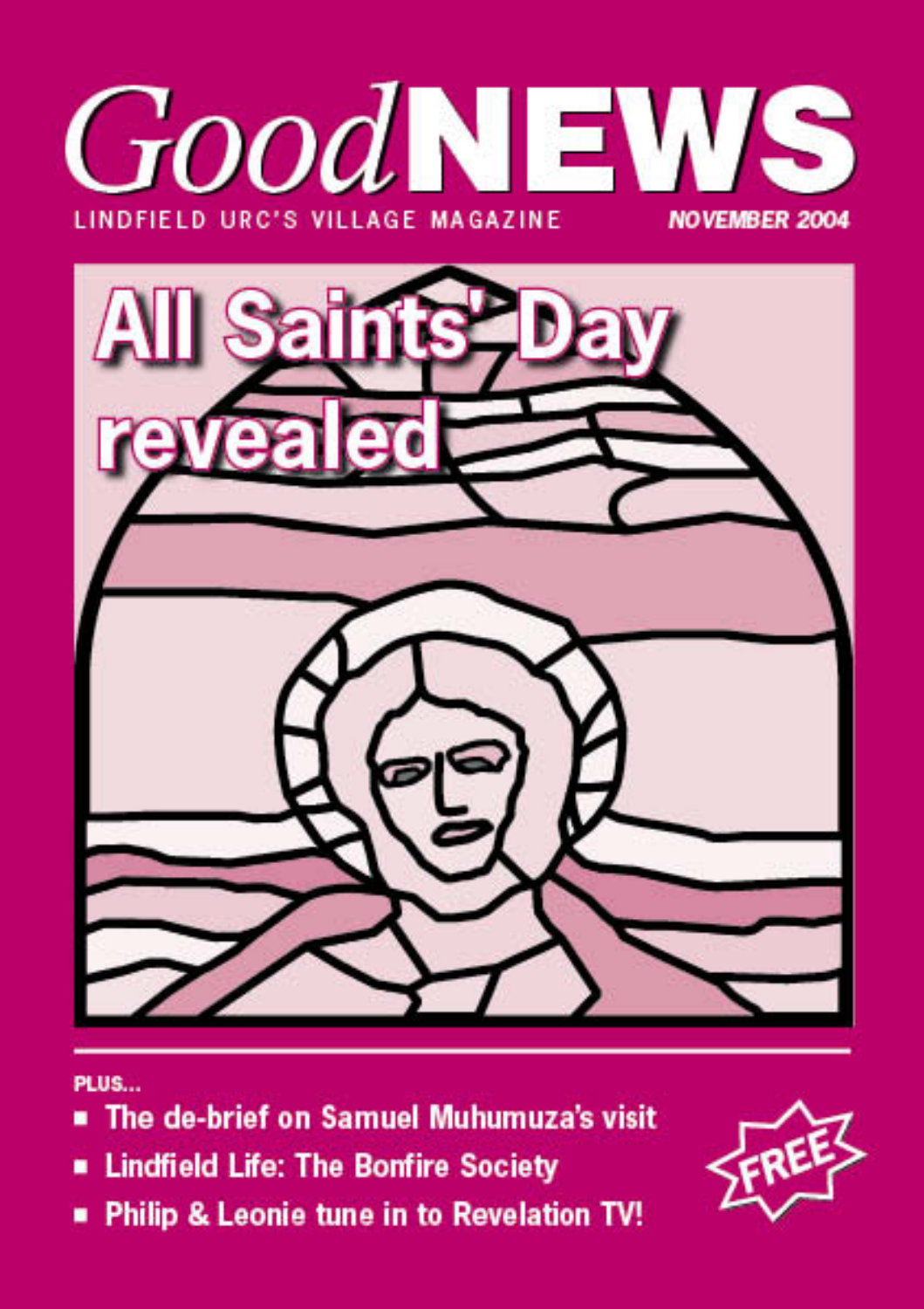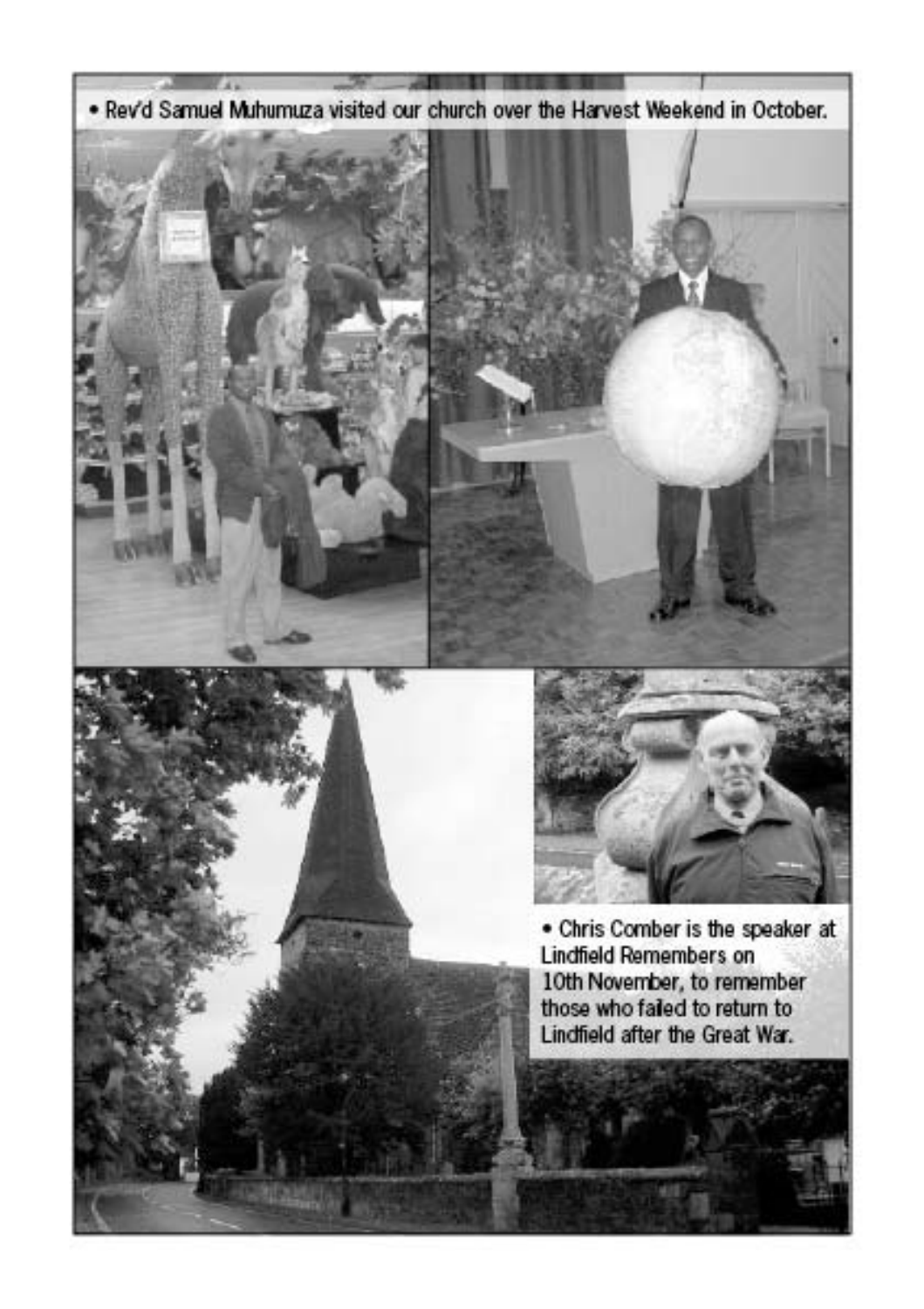# *Dear Friends...*

# Wake Up and Live

**The beginning of November marks the centenary of the 1904 Welsh Revival. No doubt we shall hear in the media exciting stories of the Revival. Let us hope such stories will inspire us because revival is life at its best, life in all its fullness, life abundant, life overflowing with the grace and power of God.**

Revivals have to be sustained through a dependence on the living God. If we look at the Bible we see that there were times when God's people were lifted to the heights of spiritual blessing and power, only to plunge later into spiritual apathy and despair. It is sad but not surprising to see that the fire of revival died out in Wales perhaps only one generation later.

Revival always begins, not with conversions, but with the reanimation of the people of God. As we look back at the Welsh revival we need to be stirred to seek that overwhelming flood of God's power upon a community of God's people.

Christmas Evans, the great Welsh preacher once said, "Revival is God bending down to the dying embers of a fire that is just about to go out, and breathing into it until it bursts again into flame".

To this end I have been impressed by 'Your Kingdom Come – lighting the flame of hope for Sussex'. This has made 2004 a joint churches year of prayer for Sussex. Prayer gatherings in Chichester, Lewes, Worth and Burgess Hill have had a sense of unity and life about them. The number of Churches Together groups that have prayed 24-7 throughout a whole week for their community has been impressive. These are real signs of encouragement.

Our God has reserves of power which we, the Church of this generation, have not fully experienced. Revival has happened at various times in various places throughout history, and as sure as night follows day it will happen again. *Colin Bones*, minister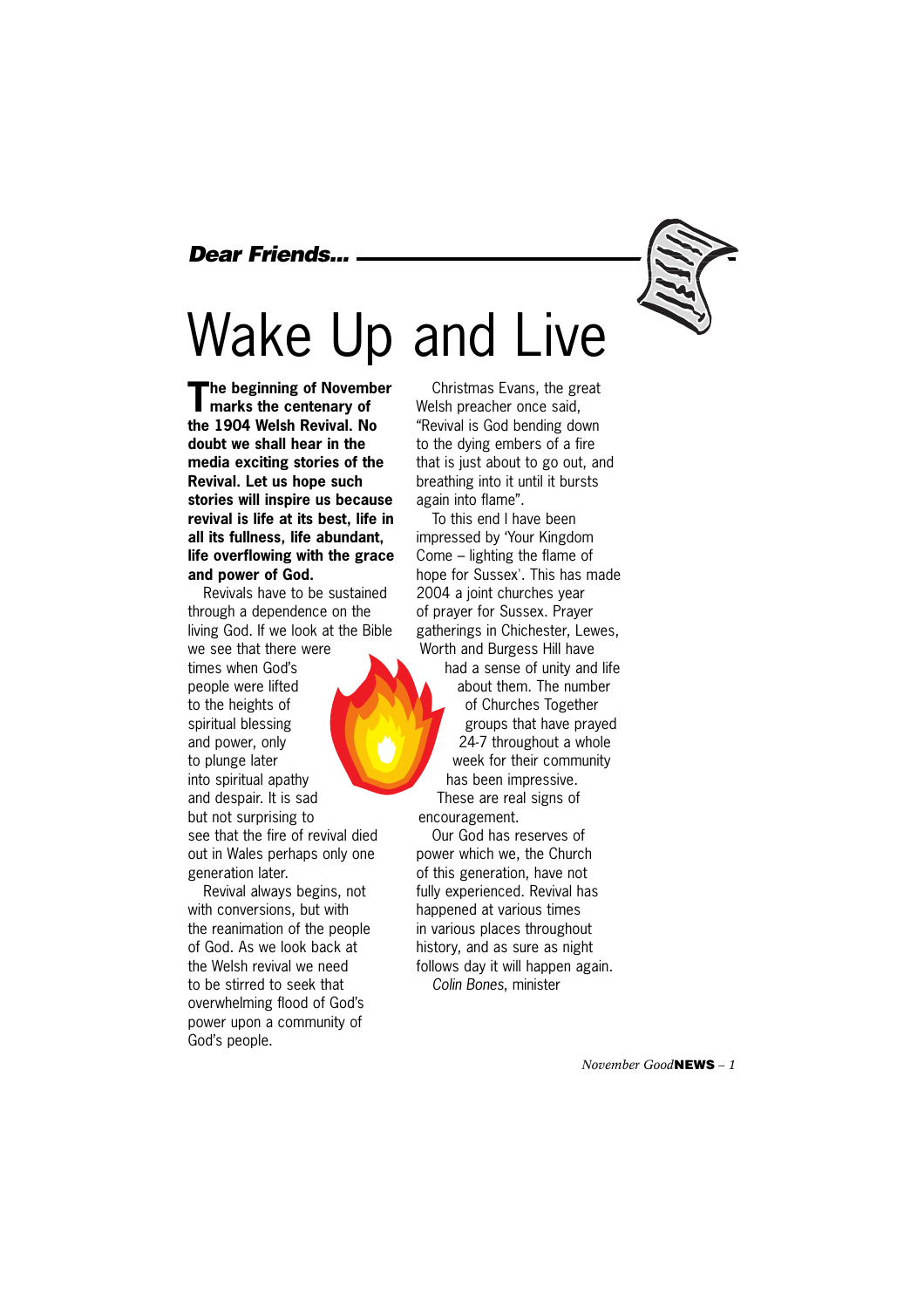# *Good***NEWS**

*This magazine is produced by: Lindfield United Reformed Church, 50 High Street, Lindfield, West Sussex RH16 2HL. © Lindfield URC 2004*

**Editorial Team:** David Tingley (editor), Martin Hall, Annabel Goody, Steven Farley & Tina Elphick **Editorial Oversight / Proof-reading:** Hilary Shepherd **Printing:** Tom Burford & Venture Press

### **Next copydate: Friday 12th November, 5.0pm**

All contributions should be emailed to goodnews@happyseason.co.uk, or hard copy placed in the 'GoodNEWS' pigeon hole at the rear of the church. Please ensure that you include your contact details, in case of query. You can contact David Tingley on 01444 451024.

*Editorial*

**I break the exciting news this month that GoodNEWS magazine is now run collectively by a small team. See page 6 for details of this change.** 

One great benefit of this new arrangement should mean a little less for me to do, as I prepare for a new arrival in my family at the end of this year!! In a spirit of embracing this change, I will sign off here!

Happy reading. *David Tingley, editor*

# **Directory**



**Minister:** Rev Colin Bones 52 High Street, Lindfield RH16 2HL Office: 01444 487607 Home: 01444 483803 Email: colin@lindfieldurc.org.uk

**Secretary:** Mr Ron Goodenough Bramble Lodge, Lyoth Lane, Lindfield RH16 2QA Tel: 01444 417002 Email: ron@rgoodenough.freeserve.co.uk

**Assistant Secretary:** Mrs Sue Waller Tel: 01444 455047 Email: susanwaller@lineone.net

**Treasurer:** Mr Barry Piper Tel: 01444 456823 Email: barrypiper@aol.com

*A list of serving Elders can be found in Who's Who?*

**Email change:** We love magazine articles emailed to GoodNEWS, because it means we don't have to type it! But, beware computer users: the email address for the magazine has now changed to:

goodnews@happyseason.co.uk

If you are a regular contributor, please add this to your address book. Thanks.

*2 – November Good***NEWS**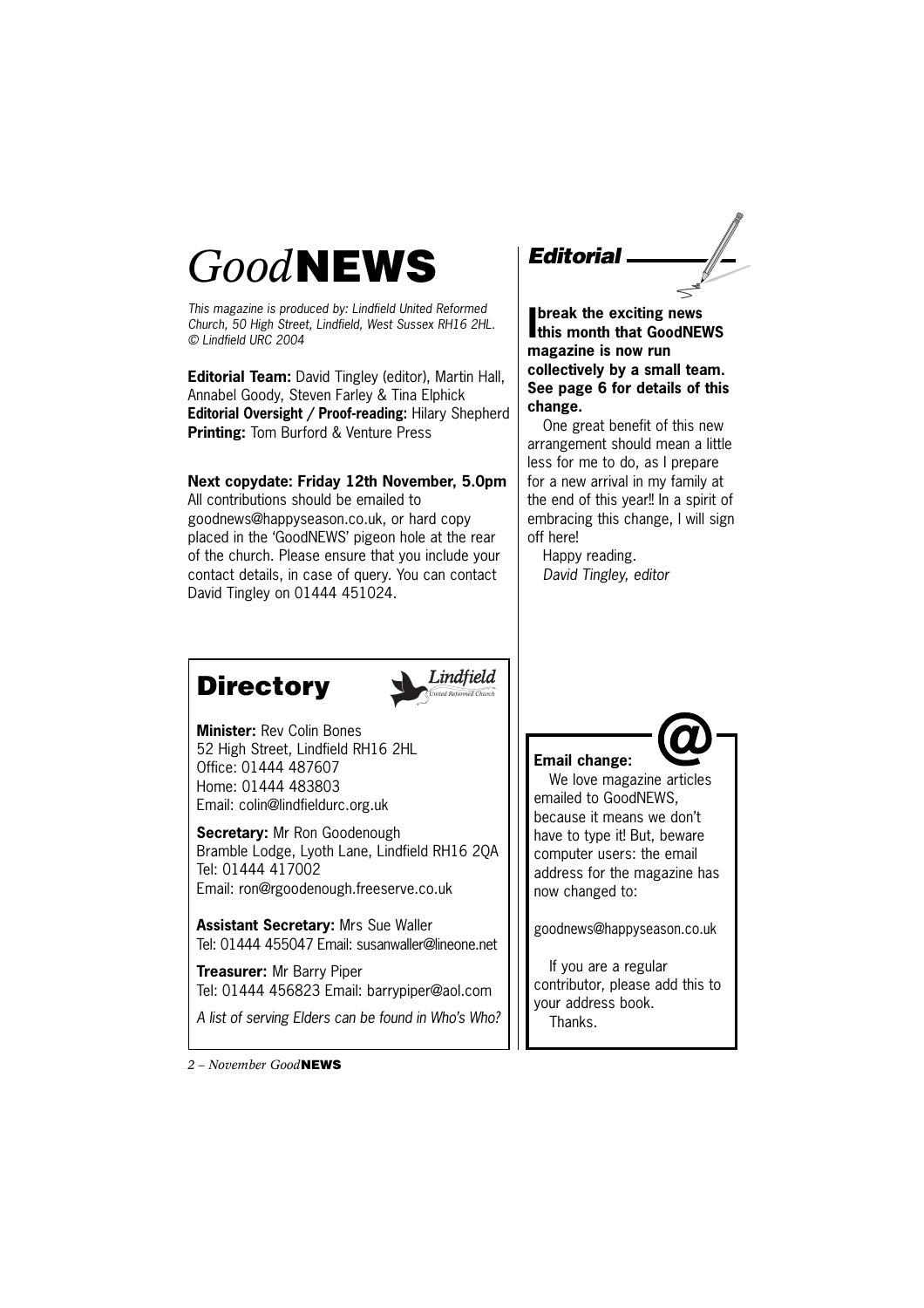|             | <b>Prayer Diary</b>                                                                                                                                                                    |  |  |
|-------------|----------------------------------------------------------------------------------------------------------------------------------------------------------------------------------------|--|--|
|             |                                                                                                                                                                                        |  |  |
| こつの         | Remember Samuel Muhumuza and his family.<br>• Thank God for the opportunity to support his work<br>in Uganda.<br>Pray for the children that we are sponsoring.                         |  |  |
| NON         | Uphold Brenda Johnson on her return from Malawi.<br>Please pray for & support Samaritans Purse (our Mission focus) &<br>The Shoebox Appeal.                                            |  |  |
| <b>NUE</b>  | Thank God for our new church members.<br>• Pray for them & also for new folk who are worshipping with us.<br>• Pray for church friends whose surnames begin with S & T.                |  |  |
| WED         | • Uphold Kenneth Bigley's family following his murder.<br>• Remember all those killed and injured by acts of terrorism.<br>• Pray against the evil that motivates such atrocities.     |  |  |
| <b>THUR</b> | Pray for the Annual Church Meeting on 11th November.<br>• Uphold our minister and elders, especially any newly or re-elected.<br>• Please support prayerfully the new church officers. |  |  |
| M           | • Please pray about the many 'vacancies' in the life of LURC.<br>• Review prayerfully what you are doing as an individual.<br>• Consider whether God is asking you to help in any way. |  |  |
|             | Our Sussex East District - Provincial Council meeting 16th November.<br>District Council Meeting - 3rd December.<br>Churches in Hastings Area Group, Lewes & St Luke's, Silverhill.    |  |  |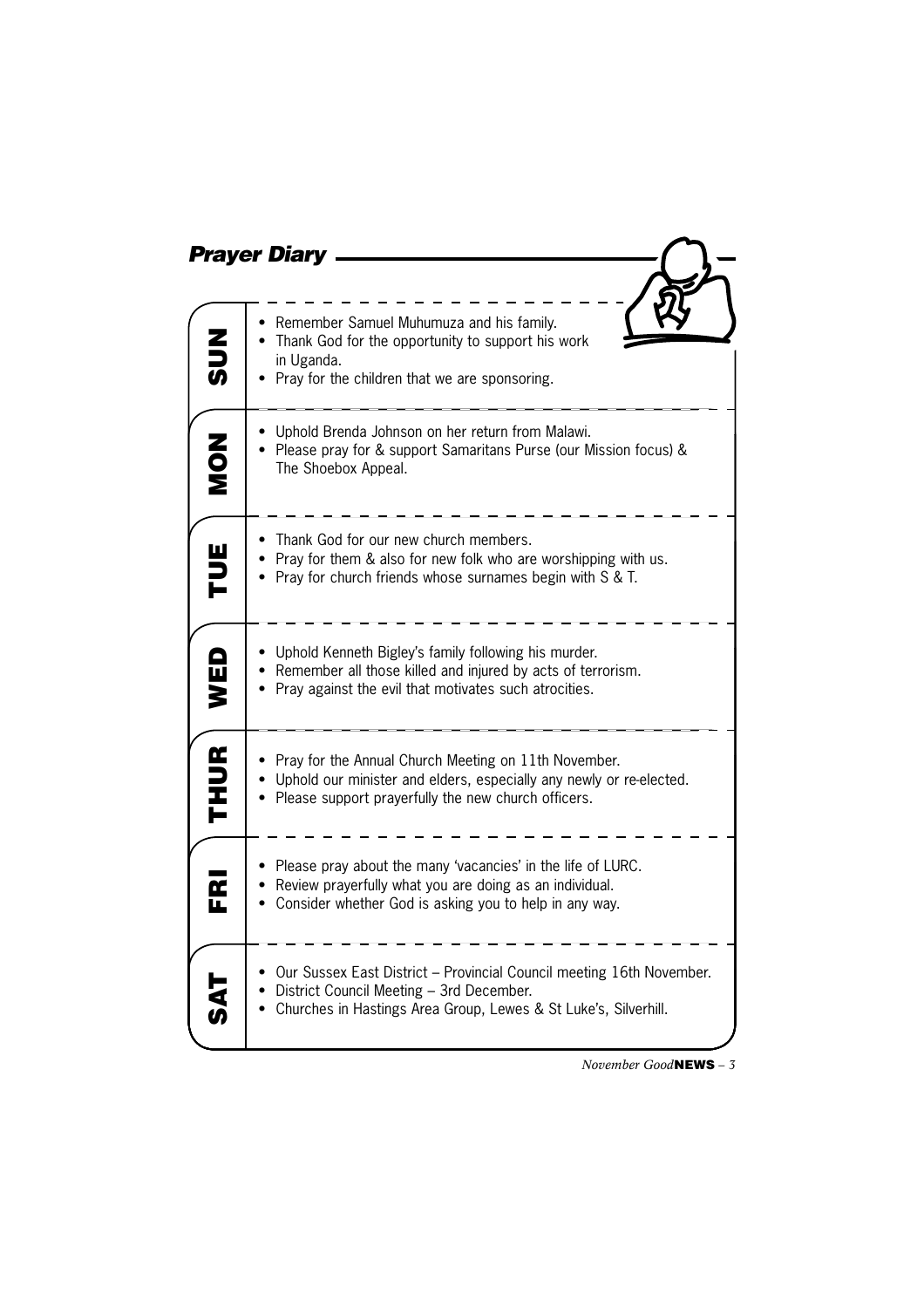*Feature – All Saints Day*



# Dull and Cold?

**Derek Heath, a worshipper at Danehill Parish Church and a familiar preacher to us at Lindfield URC, gets to grips with winter's dull and grey days of November – telling us there is more to the first day of this month...**

### **What's so great about**<br>**1st November? 5th November is worth waiting for, especially in Lindfield ! And there's also Remembrance Sunday which falls this year on 14th November. But otherwise there's surely nothing very exciting about this rather dull, cold and damp month of the year, is there?**

Well, we may be amazed to learn that 1st November is intended to be a great day of celebration – surprise! surprise!

It's **the** day in the year when we are encouraged to think about John the Apostle's remarkable vision (recorded in the Biblical book of Revelation at chapter 7) where he sees **all** God's people in Heaven – not just the great and the good but also millions of ordinary men

*4 – November Good***NEWS**

and woman and boys and girls. There they are with God – too many to count, from every nation, and all wearing white robes! It's the greatest family gathering ever – and every member of the family is present.

What's the significance of the white robes? It's symbolic of the perfection which those who wear them never attained on Earth but which they now have in Heaven. They are, at last, clean in mind and spirit – like Jesus Christ Himself. Each one has eventually become the person he or she always longed to be. Each one is a saint in God's eyes! And this has come about because "their robes have been made white in the blood of the Lamb" – Christ the Saviour. So, 1st November is appropriately called **All Saints Day.**

Blood doesn't usually make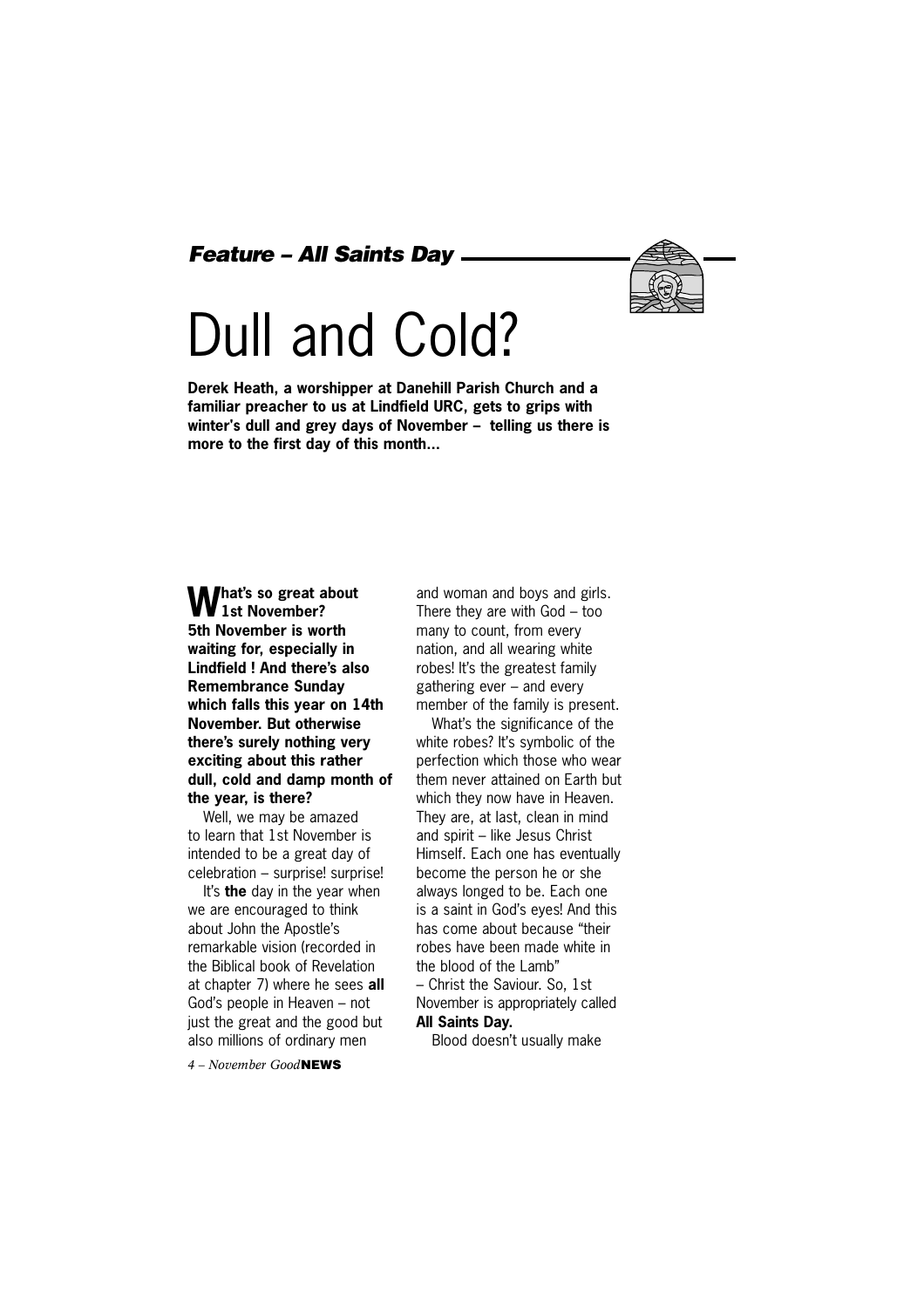

things white, does it? But the spilling of blood to produce whiteness in the robes conveys the truth that perfection of character (which we need to have if we are to live with God in His actual presence) comes only through the sacrifice of Christ on the cross and not through our own self-effort.

That is why John, in his vision, hears this vast number of saints singing a song in which they ascribe salvation to God alone.

Is it worth being among that company of saints? Well, says John, God will "spread His tent over them" (that seems nice and homely!). They will never hunger or thirst again. And the Lamb in the centre of God's throne will be their shepherd. "He will lead them to streams of life-giving water, and God will wipe all tears from their eyes".

If that's the kind of scene we are to think about on 1st November, perhaps it's not such a miserable month after all! *Derek Heath*

**Before moving to Chelwood Gate fifteen years ago, Derek and his wife Heather were members of All Saints', Lindfield and their four children were in our Girls' and Boys' Brigades.**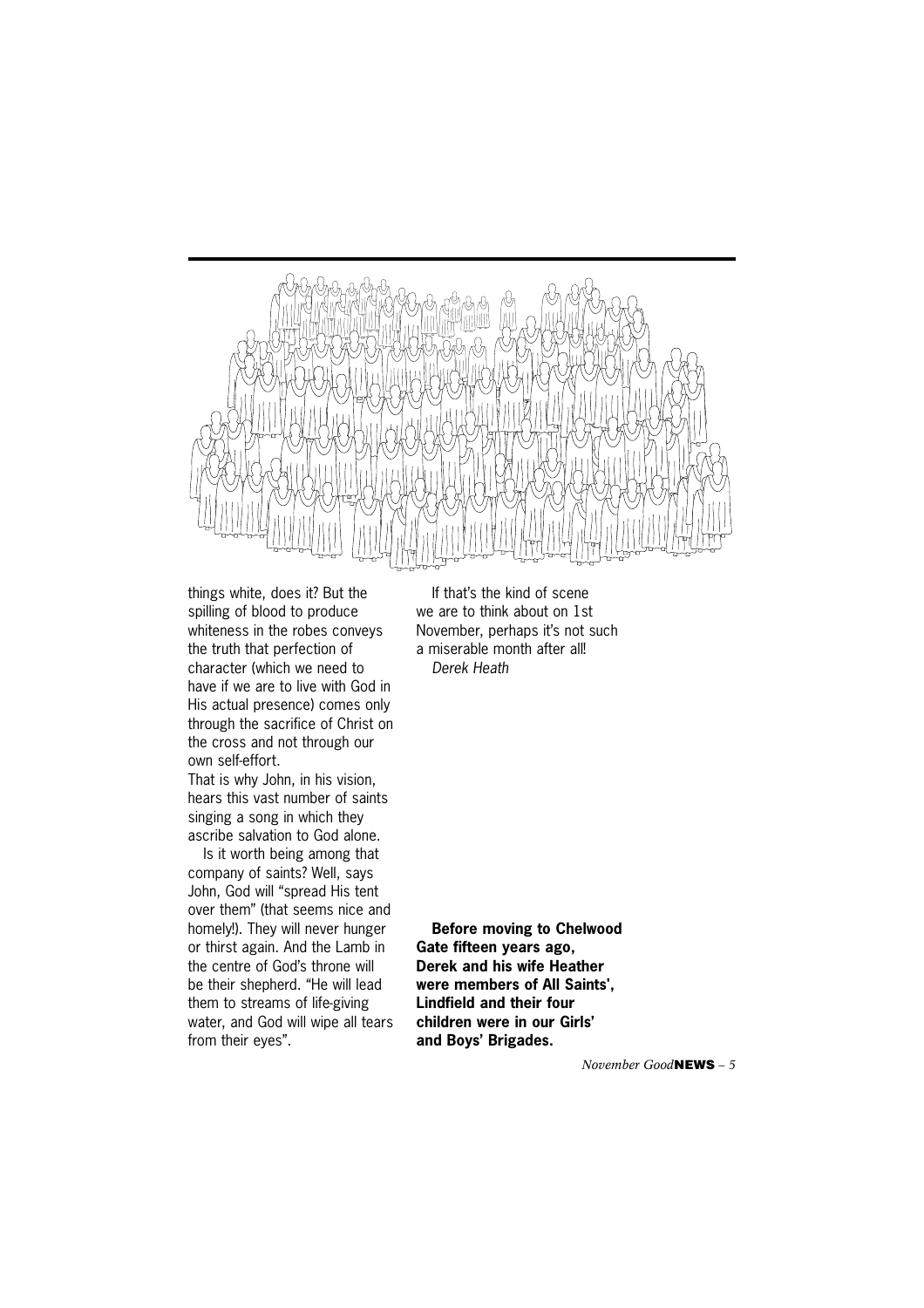*Editorial Team* 

# New horizons

| Good <b>NEWS</b> |  |
|------------------|--|
|                  |  |
|                  |  |
|                  |  |
|                  |  |

**At GoodNEWS things are changing, and, as editor, I am very excited to be able to introduce to you our new editorial team. Steven, Annabel, Martin, Tina and myself will now be steering and guiding the magazine together.** 

This new arrangement is partly to take some pressure off me as editor, and partly to open up GoodNEWS to new horizons and fresh points-of-views. As a team we will work together to create a dynamic and insightful magazine every month. We will also be more proactive too, so be prepared to be approached to write something one month!

Practically, copy and deadlines will work in the same way for the forseeable future, (although copy should if possible, now be to goodnews@happyseason.co.uk) and we still very much have Hilary Shepherd and Tom Burford in their essential roles behind the scenes. However, below is a brief insight into the lives of our new team by way of introduction...

### **Annabel Goody**

James and I have lived in Lindfield since 1998. We have two sons, Oliver and Tim. By training I am a paediatric nurse but I am a full-time mum at the moment. I have recently joined the church music group and we generally attend the 9.30am service.

### **Martin Hall**

Martin has authored more than 80 scientific articles, including research publications, reviews and book chapters. He is on the editorial board of two entomology journals. Quite how this experience will relate to "Good News" he is not sure, but he is looking forward to finding out in this new and exciting challenge.

*6 – November Good***NEWS**

#### **Tina Elphick**

I have been worshipping at LURC for about 8 years, been an elder for 5 and just finished 6 years teaching junior church. I'm really excited about how God has directed me to this new adventure.

#### **Steven Farley**

I live and work as a designer in Burgess Hill. I have found Lindfield United Reformed Church and its members to be very welcoming and a wonderful place to worship since being introduced 5 years ago. You'll often find me behind a camera and I have a passion for collecting and listening to CD's from all genres of music.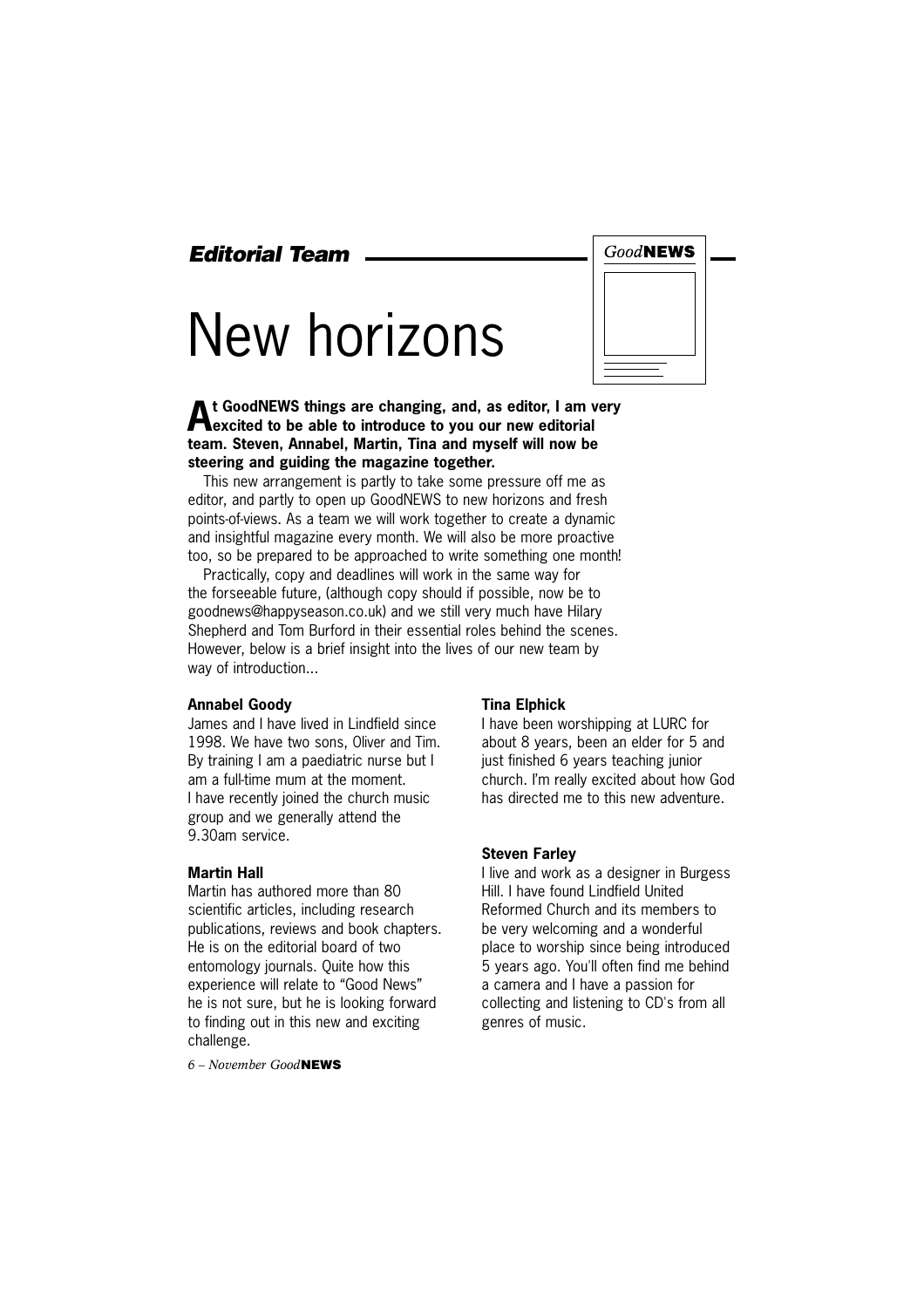# *Family News*

#### **Congratulations**

Margaret & Alan Gomme are very pleased that they are grandparents again. Piers Alexander Smith was born on Friday 24th September to their daughter Jacqui and her husband David and is a brother to Cameron. Mother and baby are home and both doing well.

### **A note from Gordon & Iris Bingham** Dear friends,

We are delighted to announce that Nick has now attained a BA(Hons) in English.

For those of you who don't know, Nick suffers from Tourettes Syndrome, a neurological disorder which manifests (for him) severe involuntary motor and vocal tics, and the condition is aggravated under pressure. Nick meets with a great deal of prejudice and life isn't easy for him. However, he has managed to overcome it, thus far, and we thank God for His grace and blessings to us as a family.

Nick plans to take a Post Graduate Certificate of Education next year which will enable him to teach; probably, in the area of special needs. Please pray for him as he seeks employment in today's current climate, that he will be guided into the right job for him, and one which he is able to sustain. His address

is still: 159 Maplehurst Rd, Summersdale, Chichester, PO19 6XR:

Thank you for all your prayers down the years. Yours in Christ

Gordon & Iris Bingham

#### **New Members.**

A number of folk have been welcomed into membership over the past few weeks. They are:- Amanda Ellis, Cliff Griffiths, Dorothy Harvie, John and Carol Merrett, Jan Foreman, Pat Waller, Jim Johnson, H Hedges, Rhoda Patterson, Doreen Copus and Vera Dorton.

#### **New Address**

Elsie and Wally Plimmer have moved to:- 17, Jobes, Balcombe, Haywards Heath RH17 6HZ Tel. 811748

#### **Tearfund giving...**

We supported Tearfund through July and August but, as the help for the people of Darfur in the Sudan was urgent, we sent a cheque for £1000 immediately. We are VERY pleased to announce that the total giving to Tearfund for the months of July and August is £9645.43. £5292.39 has been sent for the Sudan appeal and the remainder has been sent for the Cambodia - Join the Family - appeal. More news from Tearfund next month. **WELL DONE LINDFIELD URC.**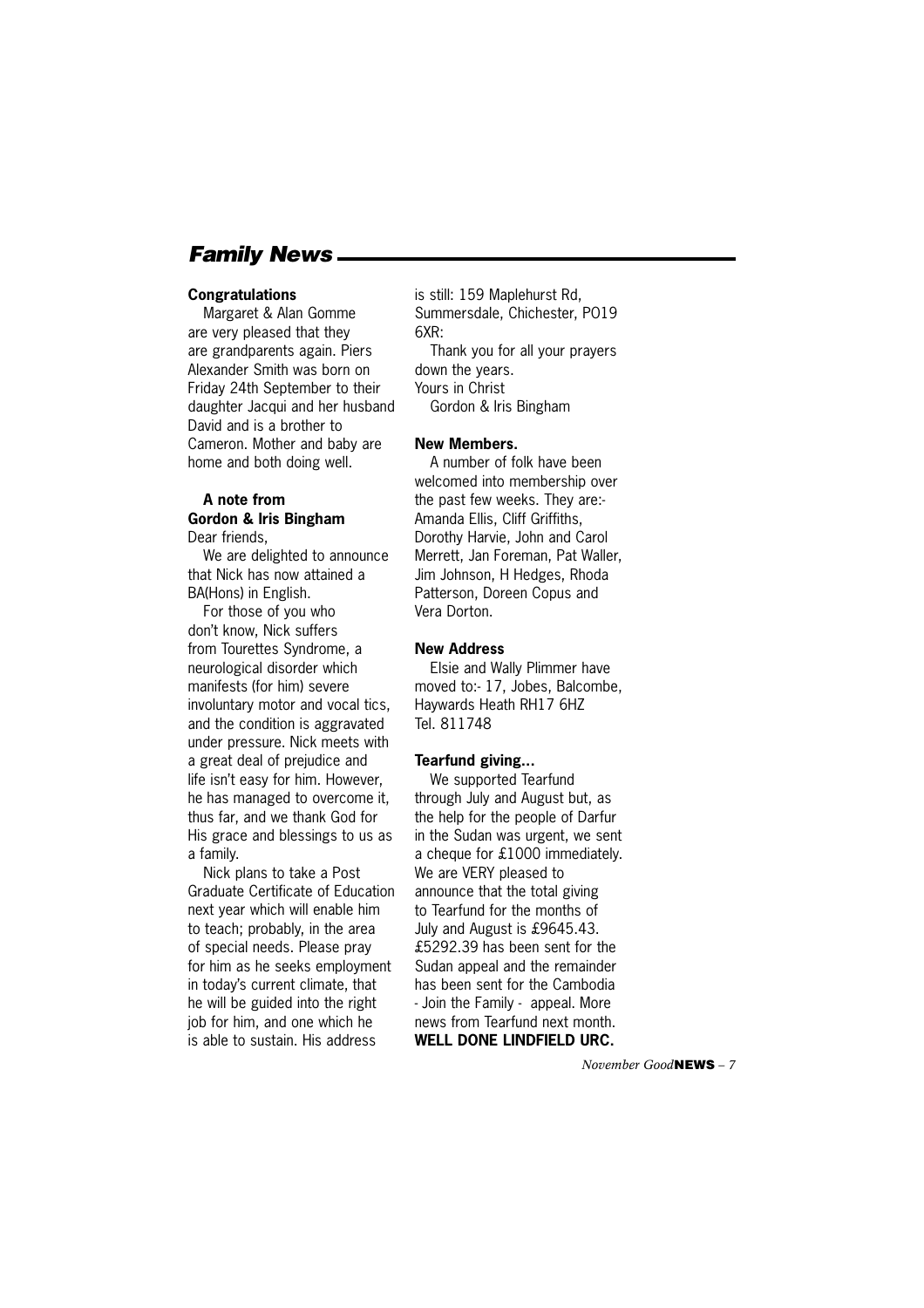# *Family News*

# A note from Brian Stone

### **Dear friends,**

On behalf of Brenda and myself, thank you so much for the many prayers, cards, phone calls and visits we received from a number of churches during my recent surgery and recuperation. They were deeply appreciated and made such a difference – especially when things did not go quite to plan on the operating table! If present progress continues and the boss allows me, I hope to be back in circulation by the end of November!

*Brian Stone*

# The Fellowship

### **We meet next Wednesday 24th November at 2.45pm when Peter Swann will present "A Touch of Brass".**

At the end of the meeting tea and biscuits will be served and there will be a Produce and Bring and Buy stall.

Our meetings are open to all; when you come you will receive a very warm welcome.

# **Church gears up to remember**

The **Lindfield History Project Group** will be remembering those men who served in the Great War of 1914/19, failed to return, and have their names recorded on the Parish Church Memorial. The main object of the evening will be to find out what actually happened to these men of the village, where they fought, and where they are buried or commemorated.

The Programme will be held at Lindfield URC at 7.30pm. on Wednesday the 10th of November, and will be presented by the Chairman Mr Richard Bryant.

The speaker will be one of our members, Chris Comber. Other Church members taking part will be John Barling, in charge of graphics and music, and Brian Tester, who will be reading selected verse.

Coffee & biscuits will be served at the end of the presentation by Mary Comber, Sue Tester and Brenda Johnson.

*8 – November Good***NEWS**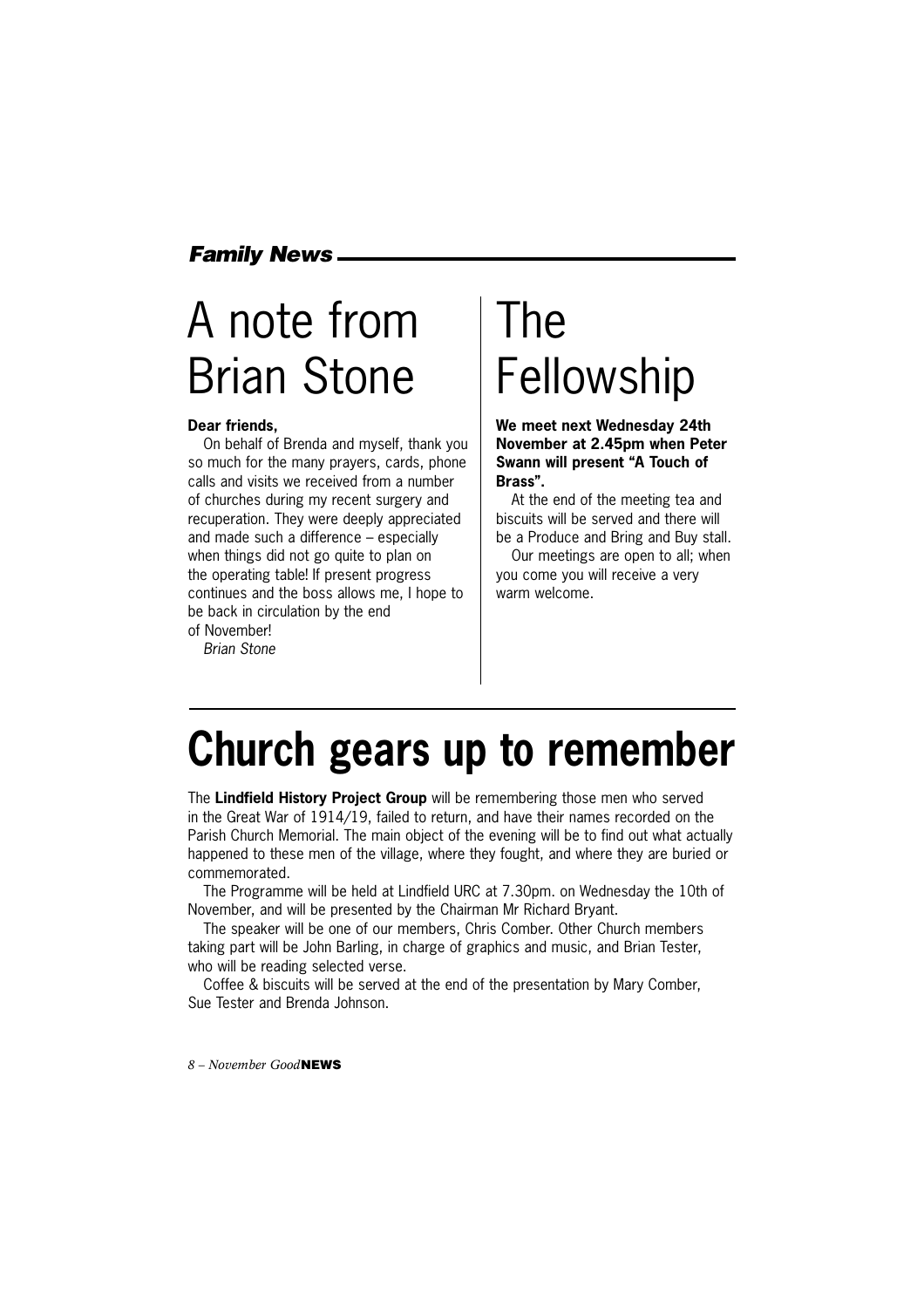

To discuss this position and receive an application form please telephone Janis Daw, House Manager on 01444 482662

# *Balcombe United Reformed Church*

**Bramble Hill, Balcombe, RH17 6HR Contact: Mrs Leonie Wren (01444 81125)** 

Our main services are held at  $11$ am on the fir and third Sunday of each month and the children usually go out to Sunday School during the second part of the service. Speakers for this month are as follows:-

| November 7th  | Philip Wren |
|---------------|-------------|
| November 21st | Sue Chapman |



Also this month, there is a joint service at St. Mary's Balcombe, on Remembrance Sunday, 14th November at 10.50am. Colin Bones will be preaching at this service.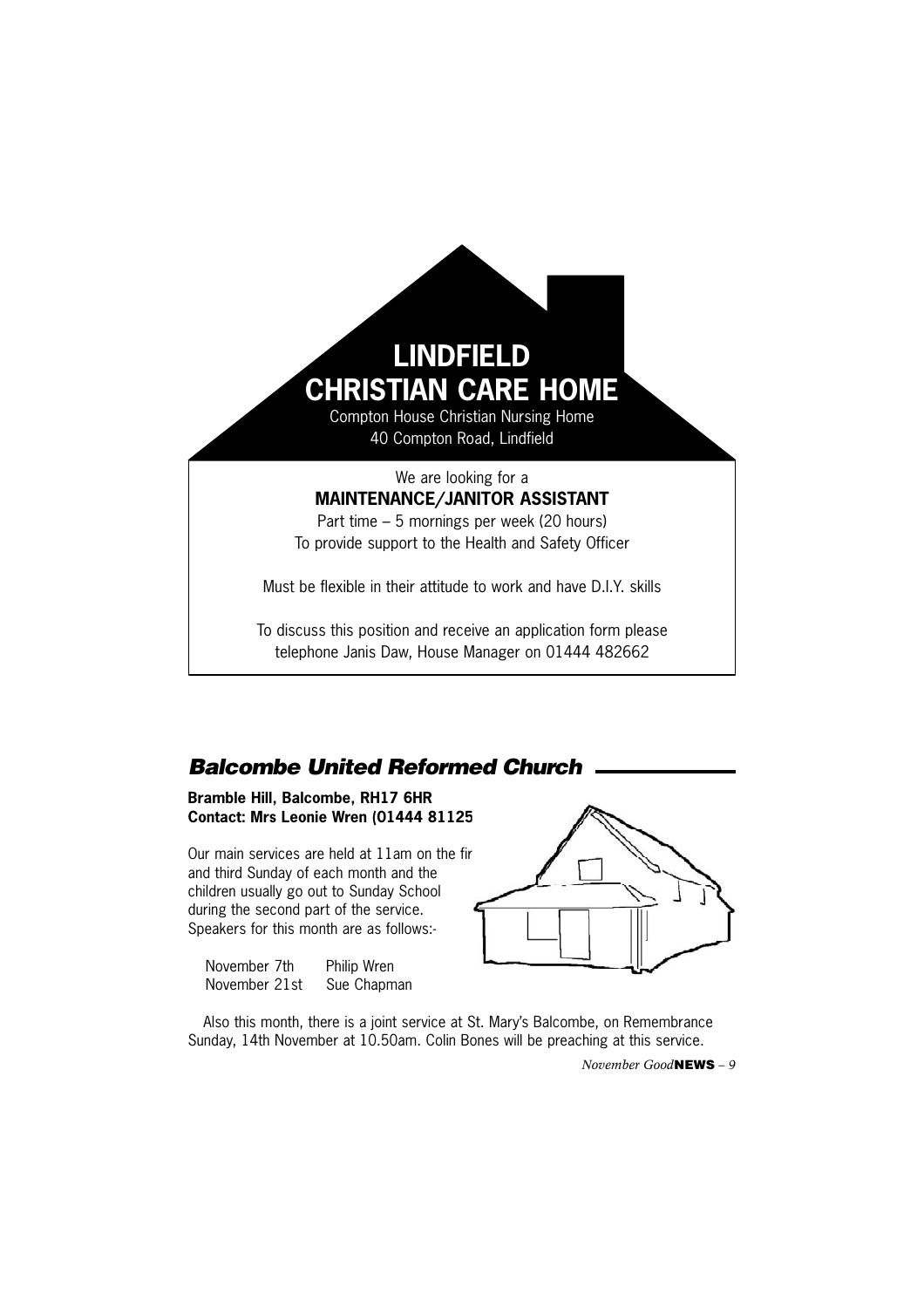## *Samuels visit*

# Co-incidence or

**Bono speaks out for Africa at the Labour party conference in Brighton; Tony Blair visits Africa with Bob Geldof; The Daily Telegraph publishes a report on - Uganda; Kenyan woman, Mrs Wangari Maathai is awarded Nobel peace prize for fighting for democracy and peace; All these things happened in the week that Rev'd Samuel Muhumuza visited our church on the first weekend in October.**

# **Many may not know what a busy week Samuel had and so here is a resume of his time:-**

The first meeting Samuel attended was the Tearfund Area Prayer meeting at our church where he met many people interested in Mission, including the Rev Ian Roberts, the Tearfund area representive. The Tearcraft stall was full of wonderful Christmas present type items and maybe Samuel will go home with some ideas for things that his parishioners could make for Tearfund?

On Friday Samuel spent a day with Colin and Catherine who helped Samuel fulfil one of his ambitions. He had never seen an ocean and so a trip to Brighton was a must, but as he lives by Lake Victoria, which covers 32,000 square miles, it may have not have looked very different!

*10 – November Good***NEWS**

On Saturday, a typical English rainy day, Samuel visited the Autumn Show at Ardingly. He was fascinated by all the animals and spotted a white chicken which looked just like the one on the Ugandan flag, but he thought the best stall was the one that sold hand-made chocolate. It was tested and found to be very enjoyable! After cleaning the rain and mud off his shoes Samuel went on to speak at the harvest supper where over 80 people gathered for a meal of Shepherds Pie. He showed a very moving and informative video on the work of Romans 1- 11 Trust and introduced us to his "Jesus Cares Programme" which looks for support for children orphaned by AIDS. Many people showed an interest in this.

On Sunday Colin and Samuel spoke on Southern Counties radio and then drove carefully back from Brighton to preach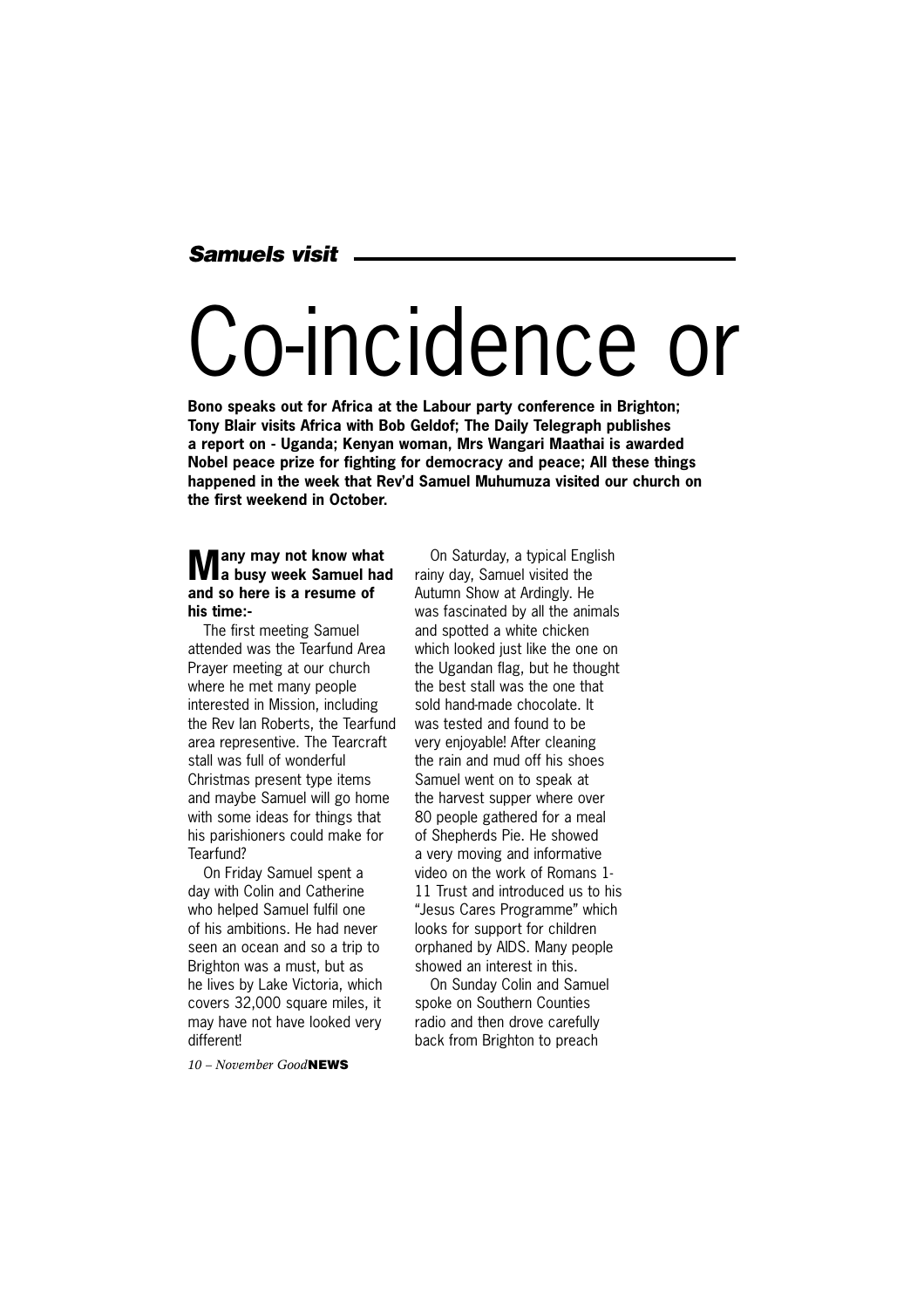# God incidence?

at the 9.30 and 11am services, where Samuel explained that the first church he had was made of reeds. His second church was made of 200,000 hand-made bricks but there is still more to do at the spiritual life centre. Further funds are needed to complete the work under the guidance of the Romans 1-11 trust. At the end of each service many people were again interested in the child sponsorship programme and there were many conversations with people about this. The day ended with a visit to the Triangle Centre at Burgess Hill for the area prayer event. Samuel enjoyed the worship, particularly the giant flags that were waved with great gusto.

During the week Samuel visited 11 homes for meals and fellowship and led two house groups. He also visited FEBA in Worthing who communicate the Gospel through the use of radio in Africa, Asia and the Middle East. Samuel was shown a recording studio that fits inside a suit case. He was prepared to take one back to Uganda but this was not possible as they are still being developed.

Samuel's last visit was to London and, as he wanted to take home two small presents for his boys, Shammah and Shafick, he was taken to Hamleys where he enjoyed

playing with the radio controlled cars and helicopters! He reluctantly left clutching two lion hand puppets. He then went on to the British Museum, which was running an event entitled "Celebrating Africa 2004". Another

God-incidence?? He was pleased to see, some articles from Uganda and could have spent a week going round the exhibits, but he had to get back to Lindfield to lead a house group!!

A very full diary as you can see, but through it all Samuel smiled and kept saying "He cares". We have had just a glimpse of life in Uganda and it was a privilege having Samuel visit us. We pray for him and his family and in doing so send him our love.

*Bill Green*

'It was a pleasure to entertain Samuel to lunch on the Sunday of his visit and be able to talk 'Africa' again and reminisce. Samuel's enthusiasm and vision was inspiring and the time passed all too quickly before he was whisked off to Burgess Hill!' *Norna & Aubrey Derham*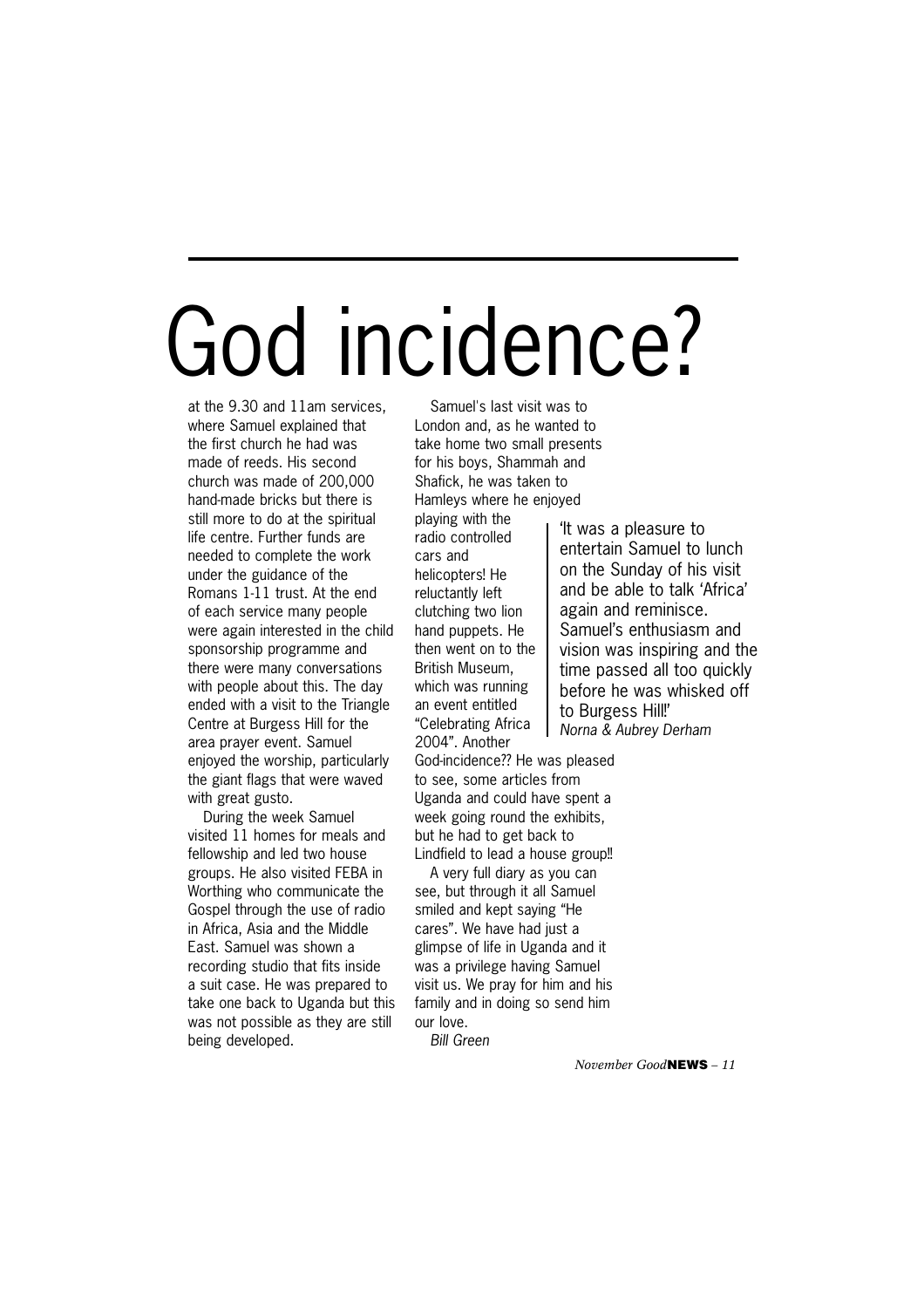# *November church diary*

|                   | <b>House Groups</b>                                                     |
|-------------------|-------------------------------------------------------------------------|
|                   |                                                                         |
| 9.30am            | Communion<br>- David Nibloe<br>& Colin Bones                            |
| 11.00am           | <b>Healing Service</b><br>- Colin Bones                                 |
| 6.30pm            | Prayer &<br>Praise - David<br>Goodchild<br>& Colin Bones                |
|                   |                                                                         |
|                   | 12.30pm Lunch Fellowship                                                |
| 8.00pm            | Church<br>Meeting (AGM)                                                 |
|                   |                                                                         |
| 12.30pm           | Lunch Fellowship                                                        |
|                   | Boys' Brigade<br><b>Coffee Morning</b>                                  |
|                   |                                                                         |
| 9.30am            | Adrian Cookney<br>& Tim Griffiths                                       |
| 11.00am<br>6.30am | <b>Tim Griffiths</b><br>Communion -<br>David Goodchild<br>& Colin Bones |
|                   |                                                                         |
|                   | <b>House Groups</b>                                                     |
|                   |                                                                         |

*12 – November Good***NEWS**

| .st<br>Sunday                           | 9.30am  | David Nibloe                                                   |  |  |  |  |  |  |
|-----------------------------------------|---------|----------------------------------------------------------------|--|--|--|--|--|--|
|                                         |         | & Alan Wharton                                                 |  |  |  |  |  |  |
| <b>FAIRTRADE STALL BETWEEN SERVICES</b> |         |                                                                |  |  |  |  |  |  |
|                                         | 11.00am | Ron                                                            |  |  |  |  |  |  |
|                                         | 6.30pm  | Goodenough<br>& Alan Wharton<br>Adrian Cookney<br>& Stuart Dew |  |  |  |  |  |  |
| 23rd                                    |         |                                                                |  |  |  |  |  |  |
| Tuesday                                 |         | In Touch                                                       |  |  |  |  |  |  |
|                                         | 7.45pm  |                                                                |  |  |  |  |  |  |
| 24th<br>Wednesday                       | 2.45pm  | The Fellowship                                                 |  |  |  |  |  |  |
|                                         | 7.45pm  | Elders' Meeting                                                |  |  |  |  |  |  |
| 25 <sub>th</sub>                        |         |                                                                |  |  |  |  |  |  |
| Thursday                                | 8.00pm  | Monthly Prayer<br>Meeting                                      |  |  |  |  |  |  |
|                                         |         |                                                                |  |  |  |  |  |  |
| ındav                                   | 9.30am  | David Nibloe<br>& Colin Bones                                  |  |  |  |  |  |  |
|                                         | 11.00am | Communion<br>- Colin Bones                                     |  |  |  |  |  |  |
|                                         | 6.30pm  | David Goodchild<br>& Colin Bones                               |  |  |  |  |  |  |

# **OTHER LOCAL EVENTS LISTED ON BACK COVER**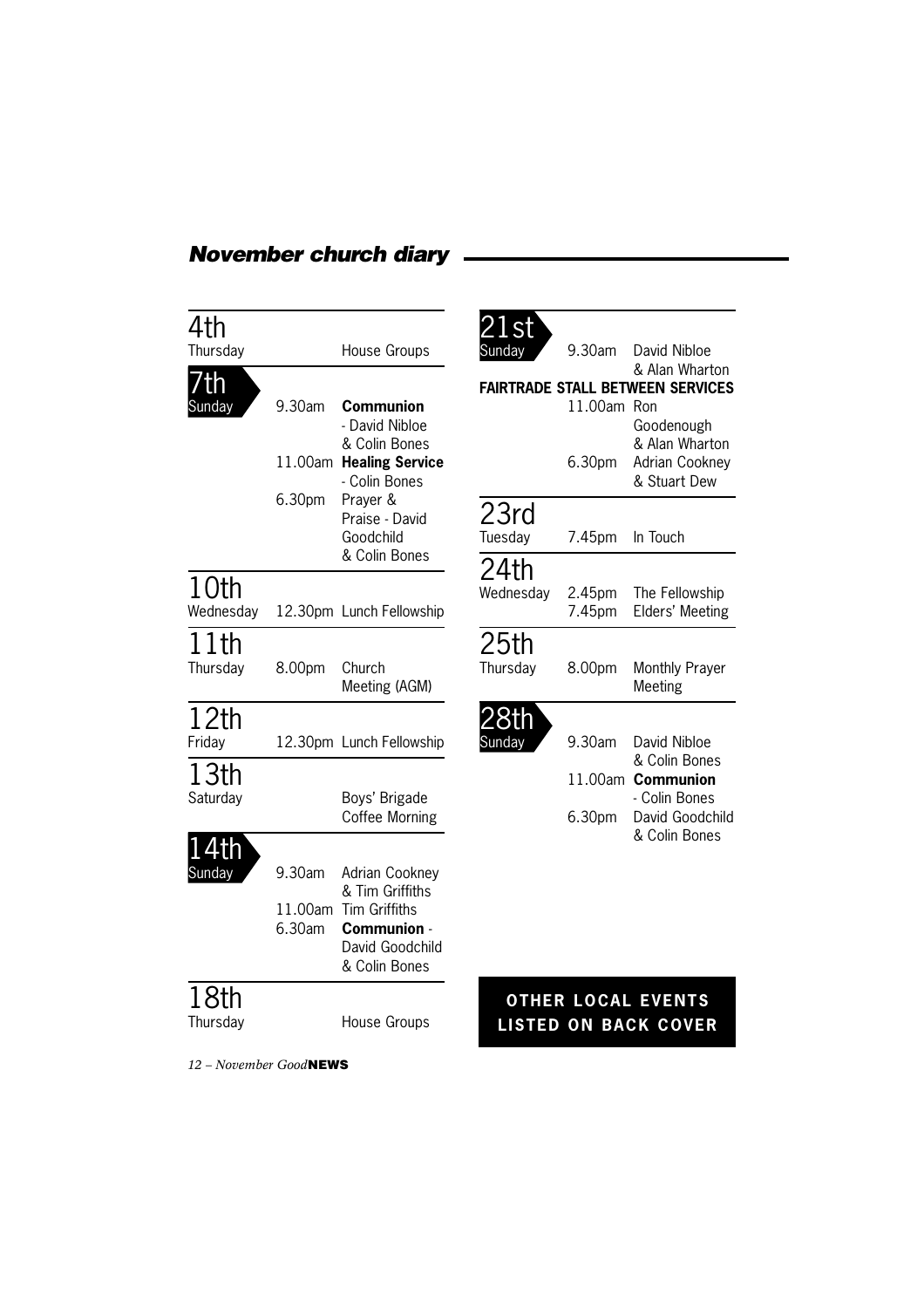# Come to the cabaret

**Come to the evening service on Sunday 21st November and expect something a little different! It is the Sunday of Prisons Week and we will be looking at the shortcomings of our criminal justice system, and why churches should be concerned. We will be able to celebrate the ways in which Christians are helping to make things better.** 

The theme for Prisons Week is Justice that Restores. We will hear from a man who was restored by his Christian experience in prison. We will also be invited to share in national Prisons Week prayers. And there will be worship songs on this theme.

There will be an opportunity for discussion and small group Bible study. The chairs will be arranged cabaret-style to facilitate this.

*So….come to the cabaret.*

# Sunday services explained...

The **9.30am service** is an opportunity for all age groups to join in a relaxed informal time. There is a crèche, and after about 20 minutes children and young people up to age 14 go out to their own groups on most Sundays.

**Coffee** is normally served between the morning services and after the evening one.

The **11.00am service** is usually more set and formal.

At **6.30pm** it is sometimes a celebration, sometimes a quieter ministry time and sometimes an open communion service or something quite different!

**Personal prayer** is available after every service. Prayer requests and brief statements of praise for answered prayer can be put in the red book on the concourse table. We can also offer personal prayer ministry at home or in hospital.

### We **do not take up an offering**

during the services, but all those wishing to give are invited to place a gift in one of the bowls at the doors before or after the service. Thank you.

Cassette **recordings of services** can be borrowed free from the church.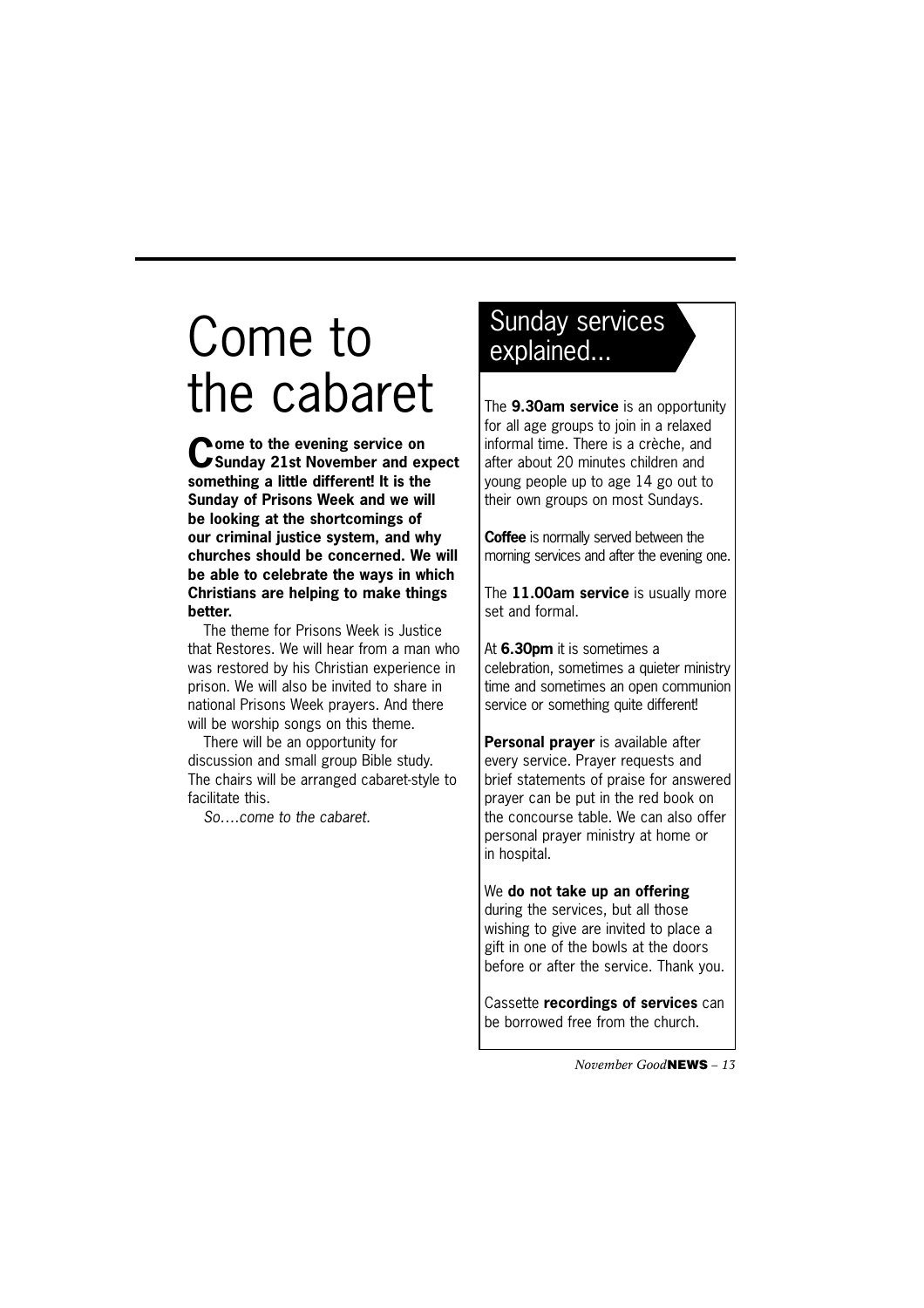### *Sermon notes...*

# What's the 'preach'?

Colin Bones reviews what themes are coming up during November. Use them as a preparation for worship, or a personal study afterwards.



**This month we are able to push on with teaching from Ephesians – freedom, love and unity – in morning services on three Sundays. I will take two passages and Tim Griffiths will look at Ephesians 3: 14-21 when I will be preaching at Balcombe's Remembrance Service. On 21 November Rev Alan Wharton from URC Cell Ministry will be our guest preacher (I am at Dunamis Leaders Retreat).** 

In the evenings we shall take two more Steps to Freedom in Christ and continue with Praise and Prayer on the first Sunday. On 21 November we shall be trying a new format for an evening service, the first of a number that will look at topical issues facing us today. Stuart Dew will draw from his experience to lead on 'Justice that restores'. The approach will be different, innovative, challenging and, we trust, rewarding. If you have not tried the evening services lately please give this one your time.

*14 – November Good***NEWS**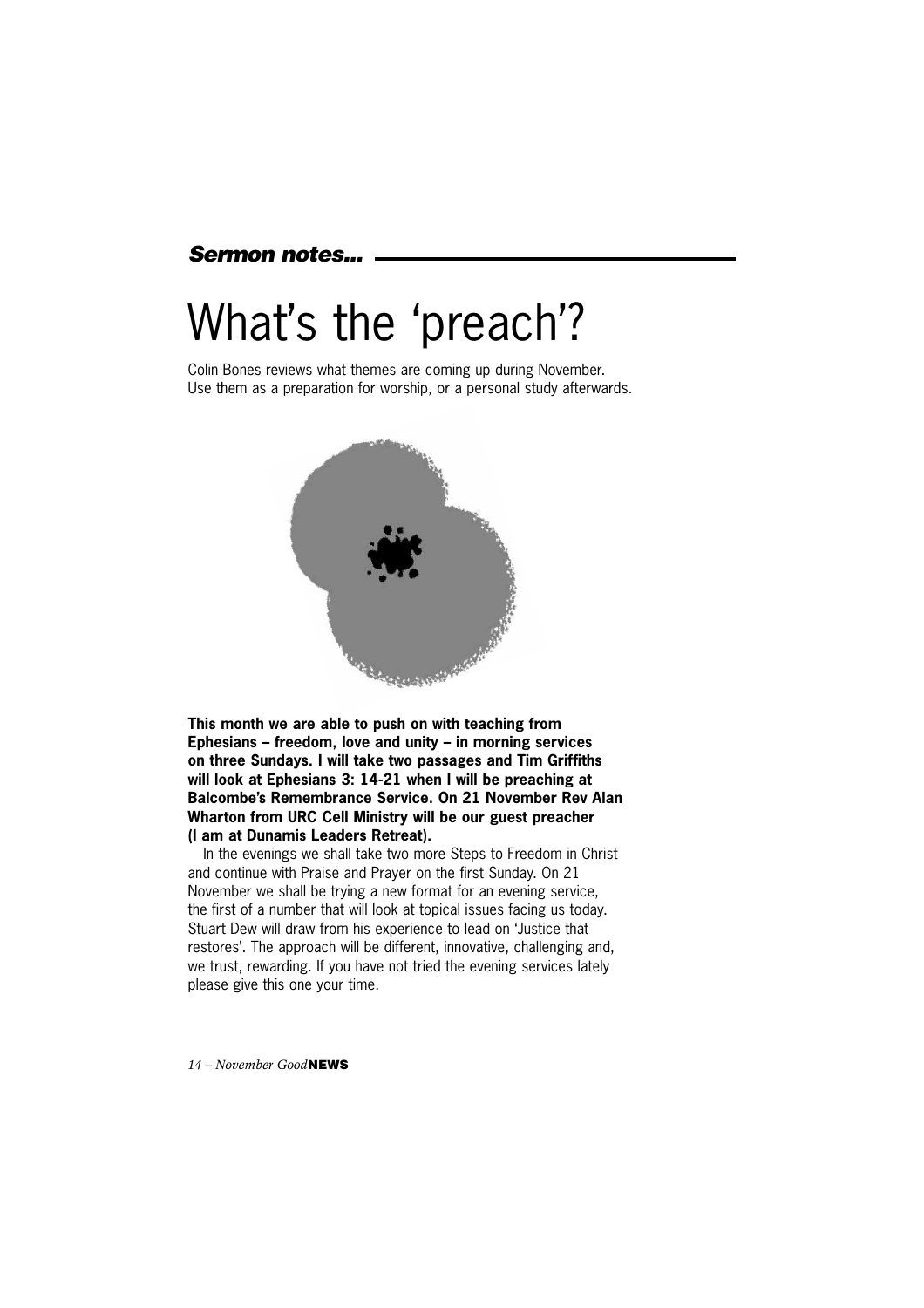### **7th NOVEMBER – HOLY COMMUNION AND HEALING**

**9.30 am** – Holy Communion **11.00 am** – Service for Healing

### Ephesians 3: 7-13  **– Freedom & Confidence**

The Gospel – its message; its acceptance; its implications. Preacher – Colin Bones

**6.30 pm** – Praise & Prayer – local community focus. Leader – Colin Bones

### **21st NOVEMBER – GUEST SPEAKER & NEW EVENING FORMAT (PRISONER SUNDAY)**

**9.30 am and 11.00 am – Morning Worship** Preacher – Rev. Alan Wharton

**6.30 pm** – **"Justice That Restores"** A look at the issue of Criminal Justice lead by Stuart Dew

See details on page 13

### **14th NOVEMBER – REMEMBRANCE SUNDAY**

**9.30 am** – Jigsaw for children & Morning Worship **11.00 am** – Morning Worship

# Ephesians 3: 14-21

**– Rooted & Established in Love** The revelation of God's love into our hearts Preacher – Tim Griffiths

**6.30 pm** – Holy Communion. 5th Step to Freedom in Christ Pride vs. Humility

James 4: 6-10 & 1 Peter 5: 1-11 Preacher – Colin Bones

# **28th NOVEMBER – HOLY COMMUNION & ANOTHER STEP TO FREEDOM**

**9.30 am** – Morning Worship **11.00 am** – Holy Communion

# Ephesians 4: 1-6

**– Unity in the Spirit** The qualities of Jesus worked out in our daily lives. Preacher – Colin Bones

**6.30 pm** – 6th Step to Freedom in Christ Bondage vs. Freedom

1 John 1: 1-10 Preacher – Colin Bones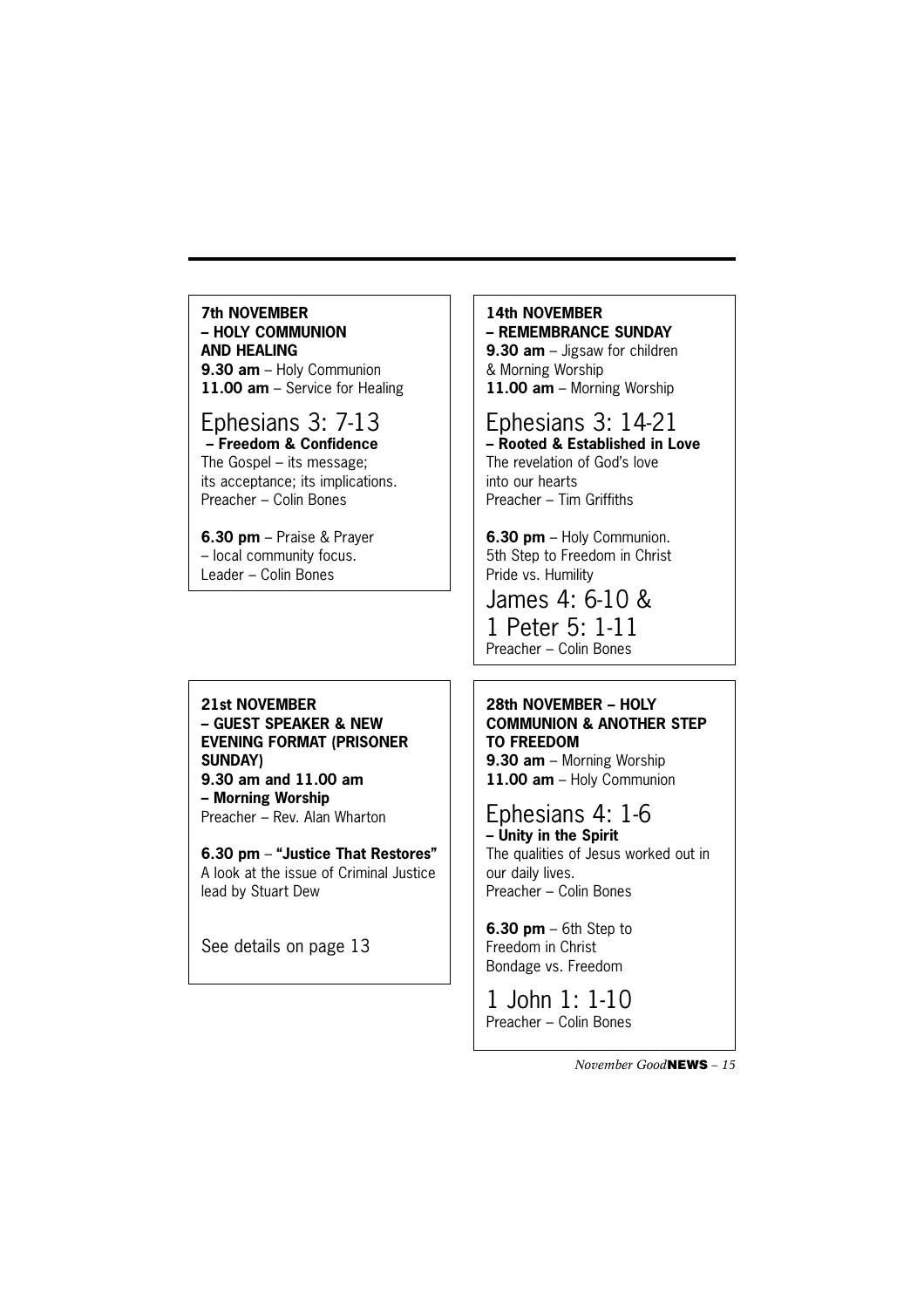## *Monthly mission support*

# Samaritans Purse International

It's that time of year again when we fill our shoeboxes for children around the world. If you haven't picked up a leaflet **t's that time of year again when we fill our shoeboxes for please get one from the missions table and bring your filled shoebox to church by 21st November.** 

During November we are supporting Samaritan's Purse International. Their work is often highlighted at Christmas through the Operation Christmas Child Appeal but they do so much more throughout the year. They are working in Azerbaijan building playparks and running football coaching sessions for local and displaced children. During these times they have opportunities to share their faith and make a real difference to these people's lives.

They have become deeply involved in a range of programmes worldwide to halt the spread of HIV/AIDS. Currently they are working in Honduras, Mozambique, Kenya, Sudan and El Salvador and they are hoping to start work soon in Ethiopia, Eritrea and Cambodia. They have extensive links across the world with churches, pastors, governments and UN organisations, which enables them to help in times of devastation. For example, after the recent hurricanes in Jamaica and Grenada they were immediately able to offer help, food, shelter etc.

In 1992 they began sponsoring 18 families through their Child and Family Support Scheme in Romania. Today they are supporting over 500 families. Also in Romania they are working with the gypsies who live in total poverty, by building homes and working with them to help them gain access to education, medical services and benefits.

These are just a few of the many projects that Samaritan's Purse is involved in. To support the work this month please take a Missions envelope and put your gift in the offering.

To find out more about the work of Samaritan's Purse International please see their website www.samaritanspurse.uk.com

*16 – November Good***NEWS**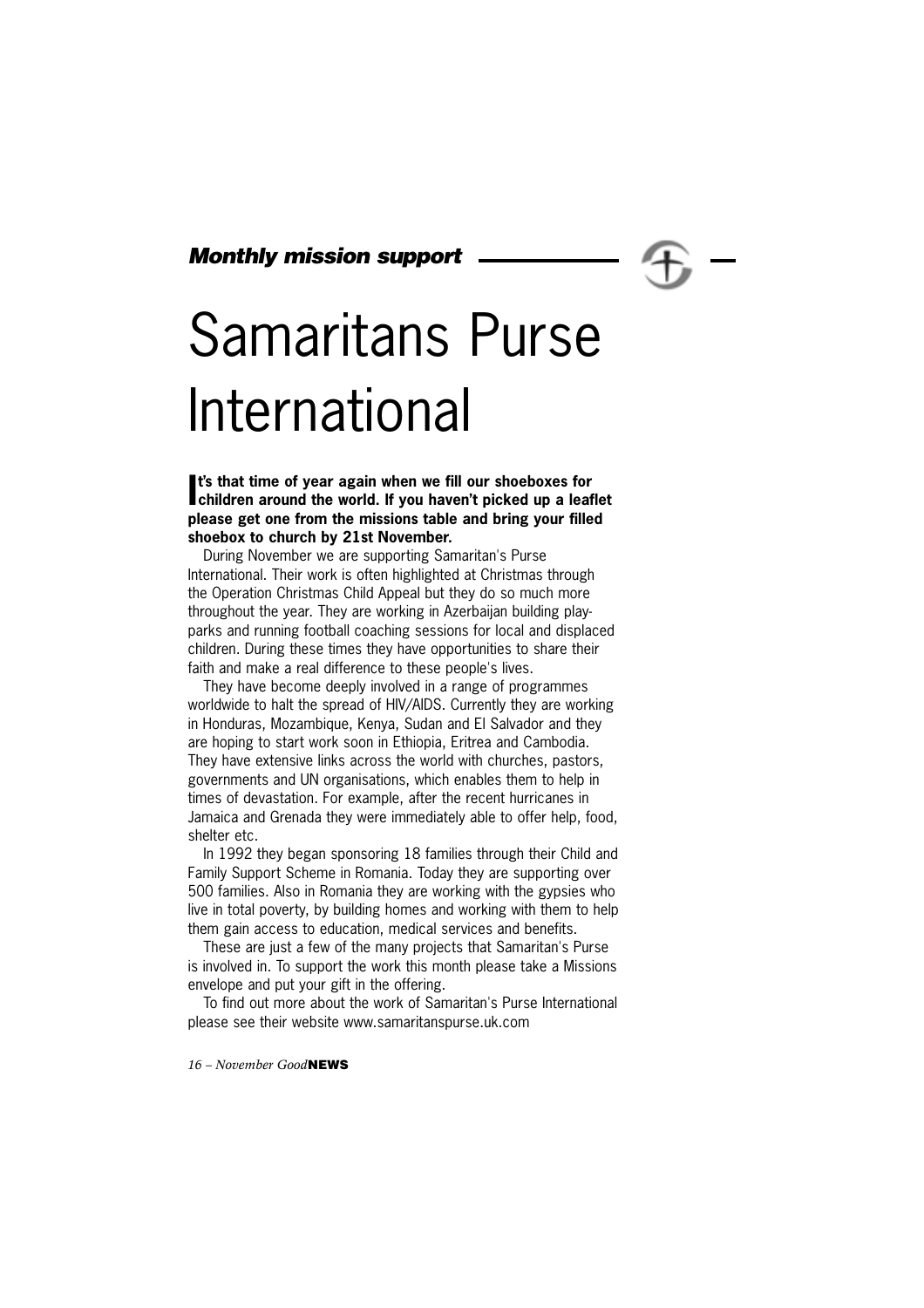

**E** Samaritan's Purse **INTERNATIONAL** RELIEF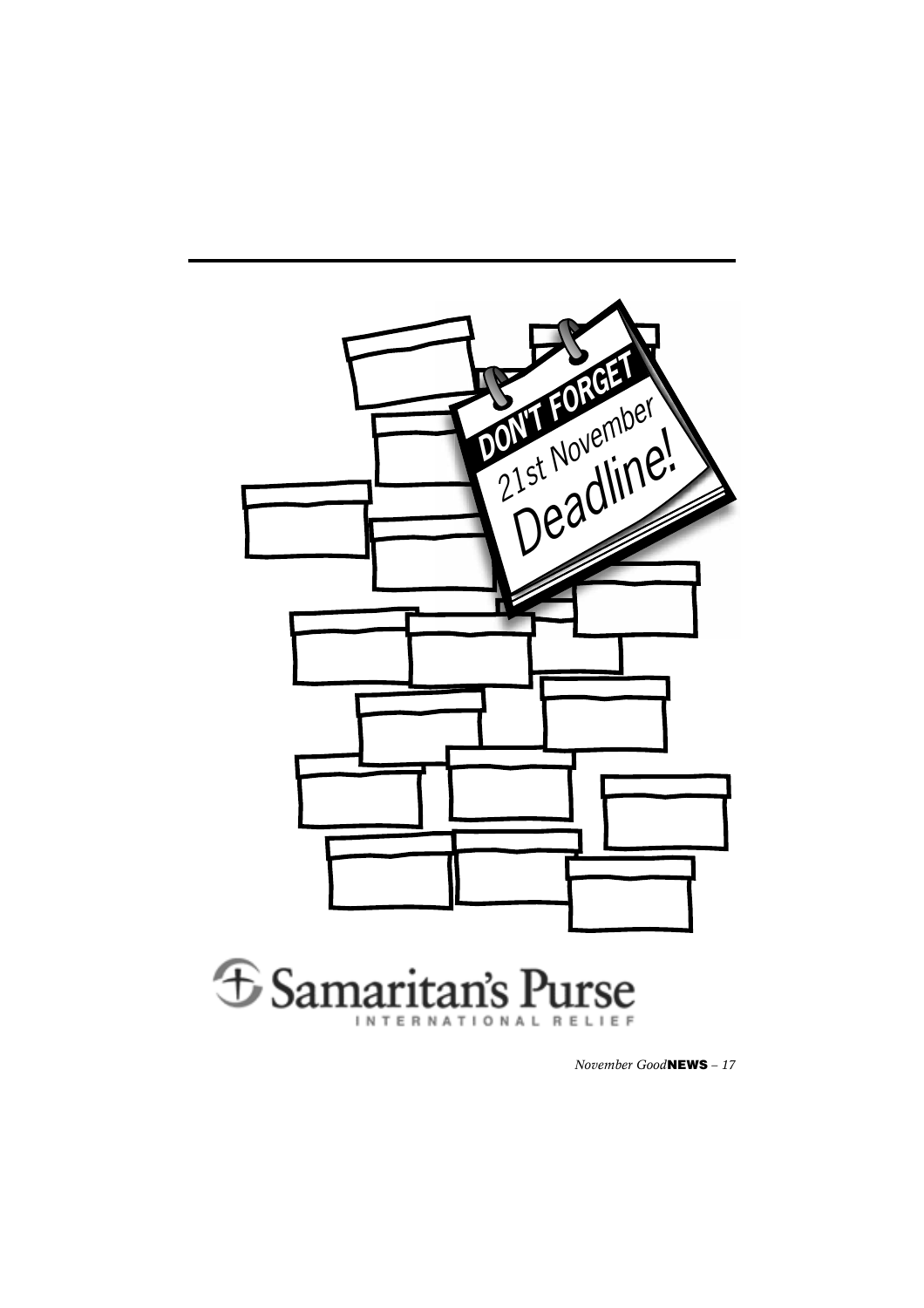*Lindfield life*

# **Lindfield Bonfire Society**

**Lindfield Bonfire Society was formed in 1894 with many villagers taking part in the November 5th celebrations. The costs of today's celebrations are much greater than for years gone by with increased safety and insurance considerations. The cost is now in the region of £4500. The money needed to stage the event is raised throughout the year by holding bric-a-bracs, coffee mornings, tractor rides on village day and some private firework displays for weddings, parties etc..**

November 5th starts with a fancy dress competition starting at 6:30pm in the King Edward Hall followed by a procession around the village. The procession starts at 7:30pm and is led by the very large guy which is normally at least 12 feet tall! The procession is followed by the Firework display on the Common which usually starts at about 8:15pm.We always hold a street collection on the night and all the money raised goes to local children's charities.

The Society is run by a small committee of long standing members and we would welcome any new helpers!! We hold "open" monthly meetings

*18 – November Good***NEWS**

on the third Thursday of every month in the old Library of the King Edward Hall at 8:00pm. All are welcome!

We are desperately short of help on Bonfire Night, help with shaking collecting tins etc. and always need help throughout the year with fundraising. Please do come and help and have fun with this local community event. *Martin Durrant*

Membership Secretary Mrs.J.Denyer 27 Woodride Haywards Heath West Sussex Tel: 01444 459487



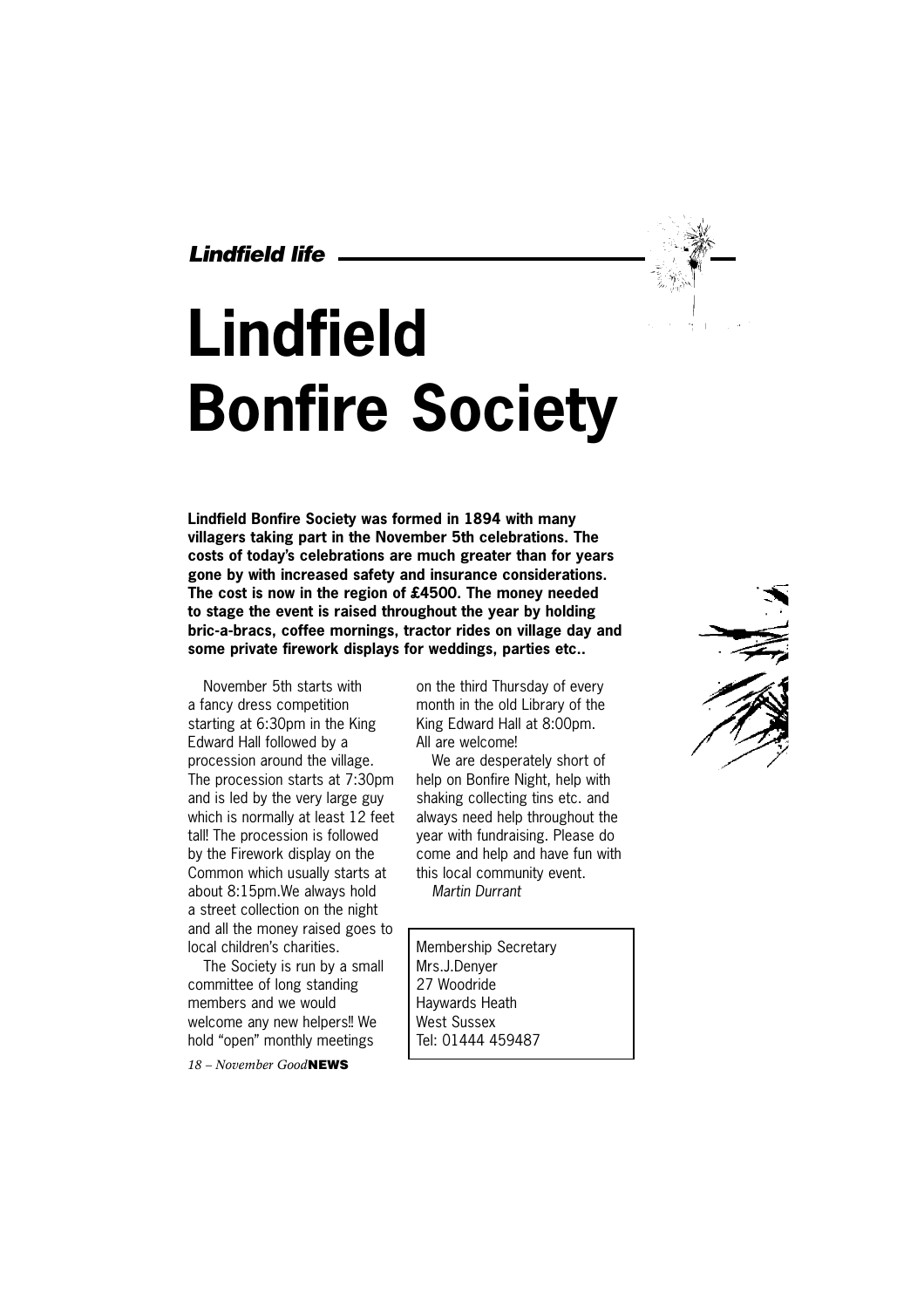

# Tell everyone about it.

If you run a club or group in the local community that you would like to talk more about, submit an article/information to editor – it would be great to see more of what is going on in/around the village.

Contact details on page 2.

*November Good***NEWS** *– 19*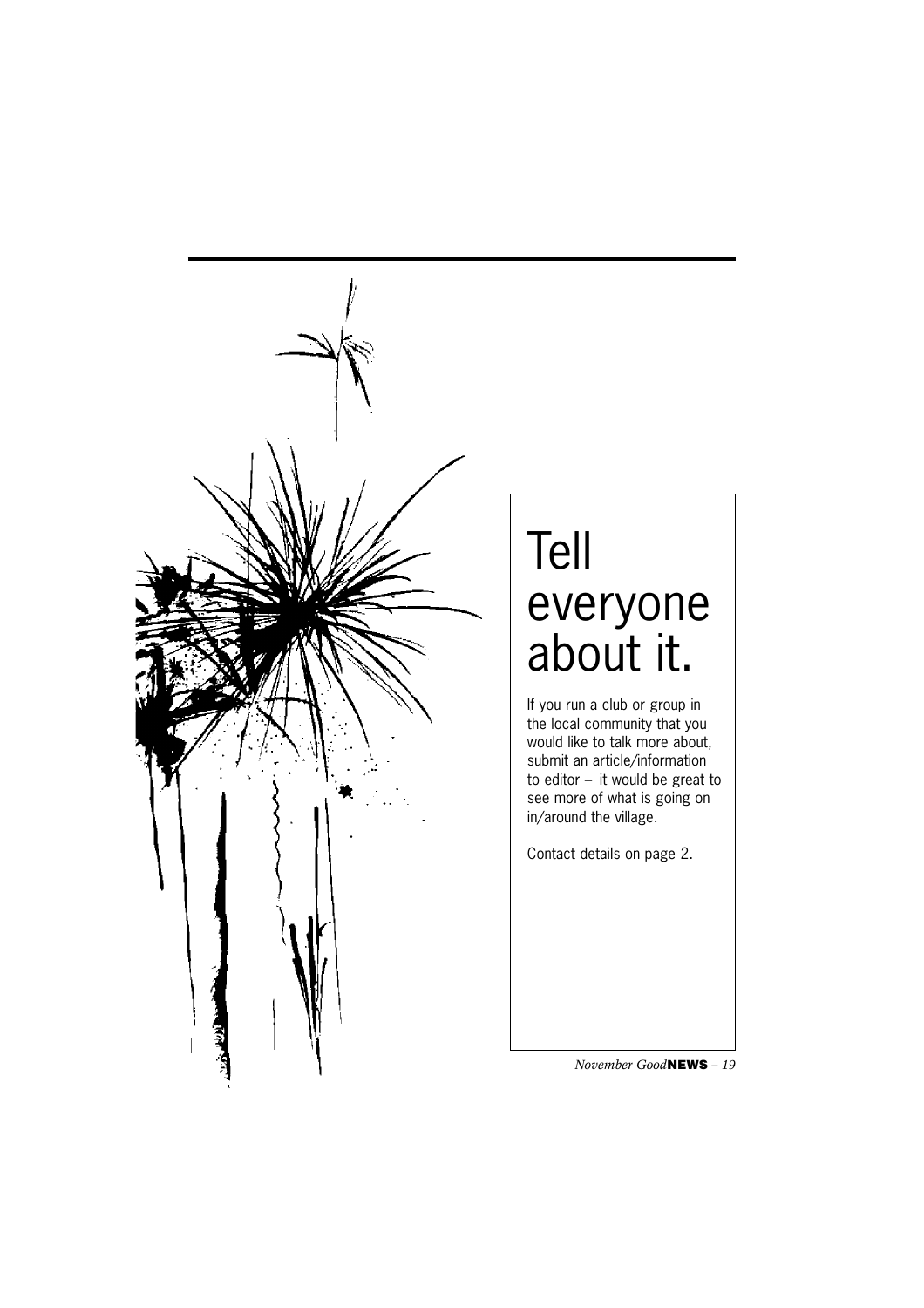## *The back pages*

# 40 years with HHOS

**By** the time you read this I hope that many of you will have **B** been to see "Broadway Pirates" at Clair Hall. This was **Haywards Heath Operatic Society's 40th Anniversary modern production of that old Gilbert and Sullivan favourite, "The Pirates of Penzance". Being one of the founder members of the society, I thought I would recollect a few memories, particularly those concerning members of LURC who have been involved with HHOS over the years.**

In 1964 Don Smith and John Fernee called an inaugural meeting of any folk interested in forming an operatic society in Haywards Heath. My parents (Bert and Eve Sarsons) and I went along and my dear Mum became the society's main accompanist, a voluntary post which she held for many years. Dad and I joined the Chorus where we had lots of fun. Our first show, "Pirates", was performed in Haywards **Heath** Grammar School (now the Sixth Form College), and until Clair Hall was built in the early 1970s we alternated between the Grammar My only claim to fame in HHOS was in 1967 when I was an understudy in "No No Nannette" and had to take over the leading role at only 24 hours notice.

Thanks to the wonderful support of the rest of the cast we got through. It was a very exciting if somewhat scary experience, but one which

I will never forget. I knew my family and Christian friends were praying for me and God answered their prayers. In those early

years I dragged my then boyfriend Brian along to help with scenery shifting.

He soon found himself taking the society's photographs, and eventually became part of the Lighting team, along with Don Whitehead from Haywards

*20 – November Good***NEWS** School and Warden Park.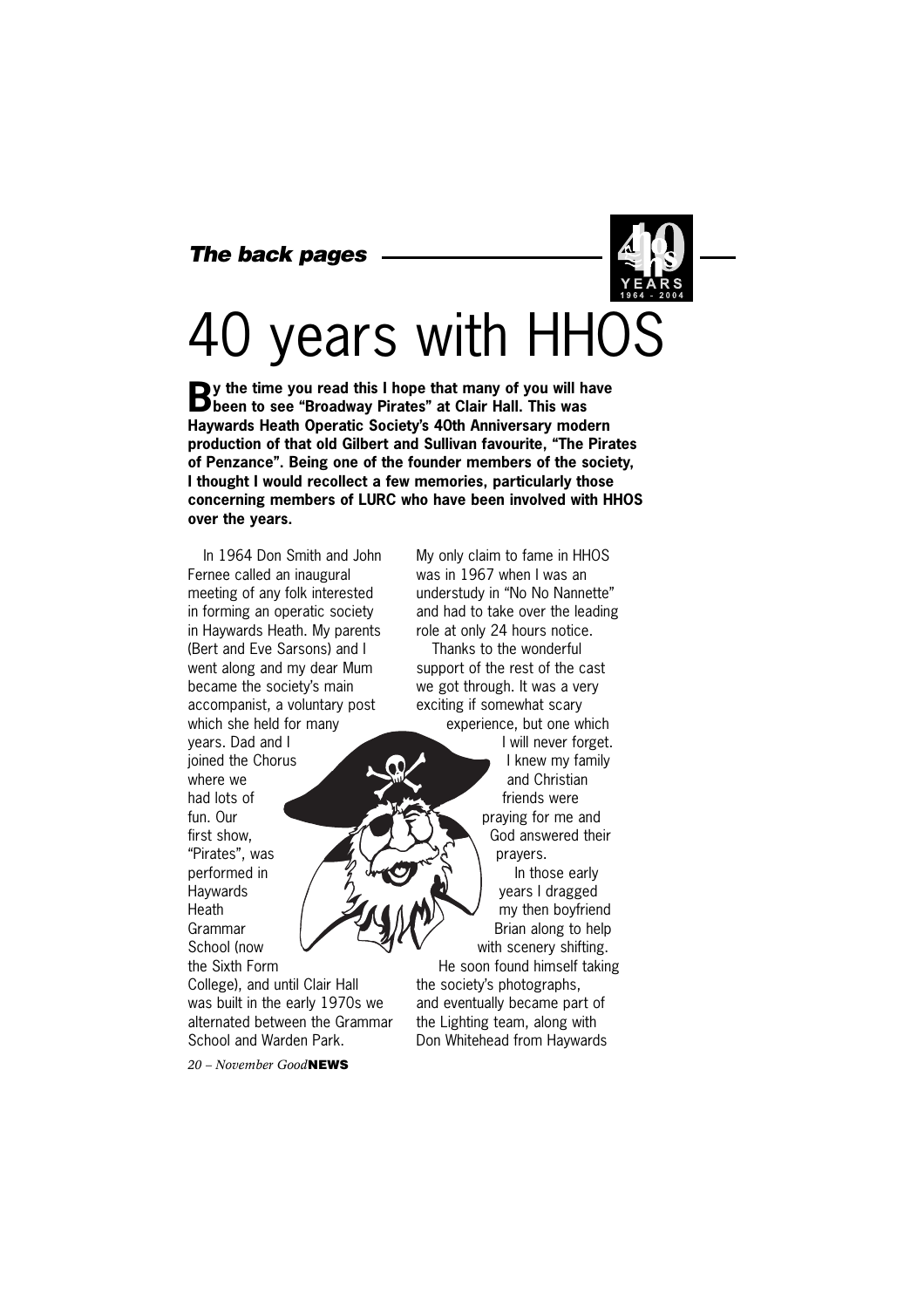Heath URC. A bit later Doug Eastman joined and headed up the Lighting and Sound crew. Doug's Wife, Christine, (both members of LURC at that time), threw herself into the life of the Society, playing a prominent role on the committee and frequently doing 'Assistant Producer' and 'Prompt'. I have also enjoyed being Prompt for a number of shows, the first one when I was expecting Charles! No surprise, then, that some years later Charles was keen to follow in his Dad's footsteps and soon found himself helping with the Lighting. David, however, first tried his hand at treading the boards, before also joining the Lighting crew.

Apart from the Eastmans, others who were part of LURC also joined HHOS. Chris Comber and Elise Burden are both Honorary Life members of the Society. Chris served as Orchestra Secretary for many years, and Elise did a grand job as Social Secretary and, of course, she and Sidney took part in numerous productions. Brenda Johnson was in the chorus for a while, and dear old George Hart was a stalwart of the men's chorus year after year. Then there were the Orchins, Meta, Ivan and their two daughters who all played their part in the life of the Society over the decades. Our good friend Janet Marlow joined the Operatic Society following one of the Christian Musicals we put on at the Church, and she has never looked back, playing supporting roles as well as Chorus and being Production Assistant. Peggy Bennett was active on the stage for a long time, and has been a very faithful 'makeup' assistant more recently. Hilary Shepherd, Kay Phillpott, Julia Wood (Graham's Daughter) and Nigel Fuller have all been involved in various shows. (I guess I've left somebody out – if so my apologies!)

The Society puts on some first class productions and if you have never been along to support them you have missed out on some excellent local entertainment and talent. Well done, Hayward Heath Operatic Society, and congratulations on 40 years of entertaining the public in this area!



*November Good***NEWS** *– 21*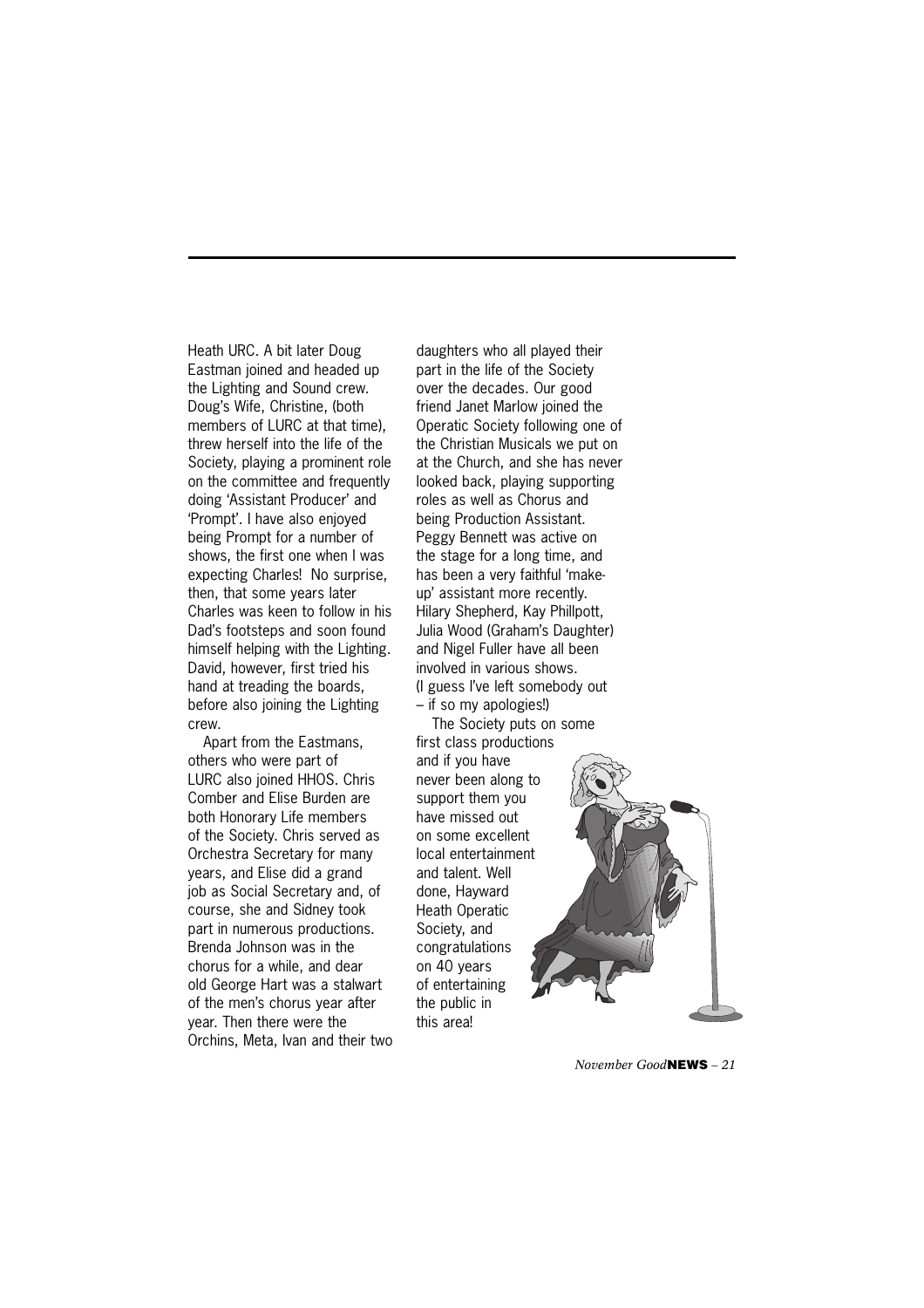## *The back pages*

# ISRAEL FEAST OF TABERNACLES TOUR **27th September – 7th October 2004**

# **Philip and I have just returned from the trip of a lifetime. I just had to write and tell you all about it.**

We heard about the tour, through Revelation T.V., a Christian Broadcasting Company, which we often tune into 9–10 pm, weekday evenings, on Sky 676.

Our flight was from Gatwick, on Israeli Airline and security was very strict, taking an hour before we were through to the departure lounge. What a mixed group we were, English, Caribbean, African; people from all walks of life.

Conspicuous on the flight were the Orthodox Jewish men, with their black hats and suits, and their families, each man carrying their palm branch carefully wrapped up for celebration of Tabernacles. So there was such an air of excitement and apprehension amongst us all.

Seated next to us on the flight was another member of our group, a tall Jamaican man, so

*22 – November Good***NEWS**

we chatted a bit, only to discover that he had been a drug addict, before his conversion. Now he is a Christian and pastoring a church. (There were other amazing testimonies from people on the tour, we later discovered.) We began to realise that this was no ordinary tour, but something very special, to which we had the privilege of being a part.

We landed in the dark at Ben Gurion airport, Tel Aviv and eventually boarded our coach for a full day's tour before checking in at our hotel in Tiberias. Joppa at 6am in the morning, breakfast at 8am in a small shopping arcade, and then off to Caeserea to see the Roman ruins and aqueduct.

Then we headed north across<br>the plain of Sharon up to Mount Carmel and the place where Elijah faced the prophets of Baal. What a strategic place high up overlooking the vast plain of Jezreel. At each place Samuel, our Ghanaian coach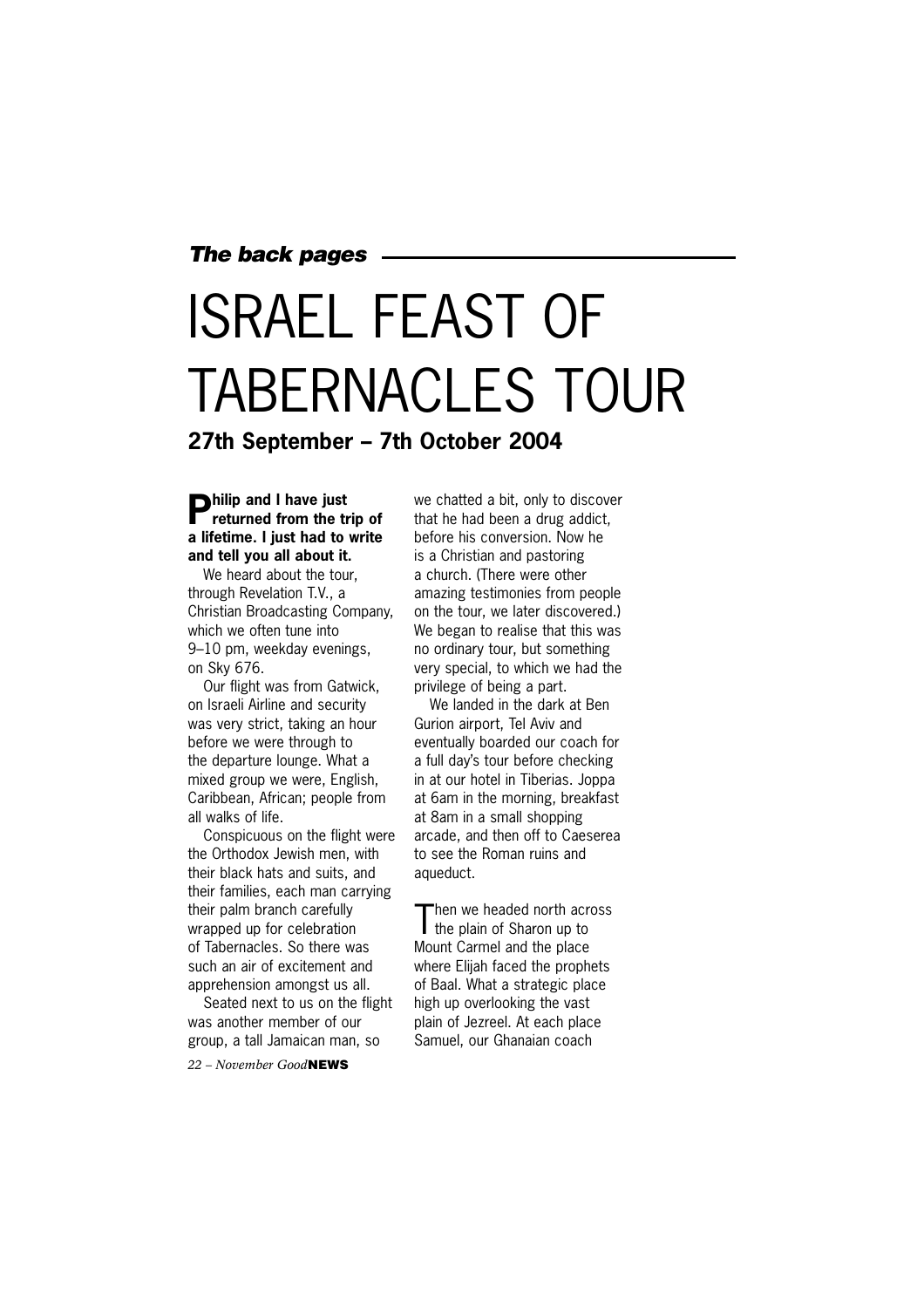leader organised a Bible reading and we would often have prayer and worship too. Nearly half our coach were West Indian, so the worship together was really good. Some of the sites were very meaningful and this was one of those places. People were encouraged to take part if they would like to or if they had something to share with the group.

We then headed east to Galilee. Capernaum was our next and final stop this day. Now only an area of ruins, this site was preserved by the Franciscans. Again this was a special place because Jesus lived here. We gathered in the fourth century synagogue ruins, built over the original synagogue where Jesus would have gone, for a time of worship. Finally we arrived at our hotel in Tiberias by the Sea of Galilee, and had a most welcome shower and snooze, before dinner was served.

There were 330 people on our tour. We were each assigned a coach for the whole tour, so that meant we were able to get to know the people on our coach well. Each coach had a driver and an Israeli tour guide. Our driver was named Isaac, and our tour guide, Gabriel. He led us round the sites and gave us a lot of helpful background information.

Next morning we looked out on the hills of Tiberias covered in white houses, glistening in the early morning sun and the wonder of actually being in Israel. After breakfast we were all taken on a large boat on the Sea of Galilee. It was so beautiful in the hazy sunshine and so calm. Out in the middle of the Lake with the hills in the distance all around us we had a wonderful time of praising the Lord. Tim Vince the tour organiser also spoke and Howard Conder, the instigator of Revelation TV, interviewed some people and also shared about his work. It was then that we discovered that this event was being filmed and that Howard was going to be broadcasting some evenings and we were invited to go along.

After two hours on the Lake we were taken to the River Jordan and some people were baptised here. In the afternoon we were driven all around the east side of the Lake after which we visited the site of the feeding of the five thousand and later the mount of Beatitudes. This latter was a perfect place to sit and listen to Jesus teaching.

Each day we would set out at 8am for a full day's tour visiting the sites of Meggido and Armageddon, Caeserea Philippi and the springs of Mount Hermon, the Golan Heights and Zafed, the capital of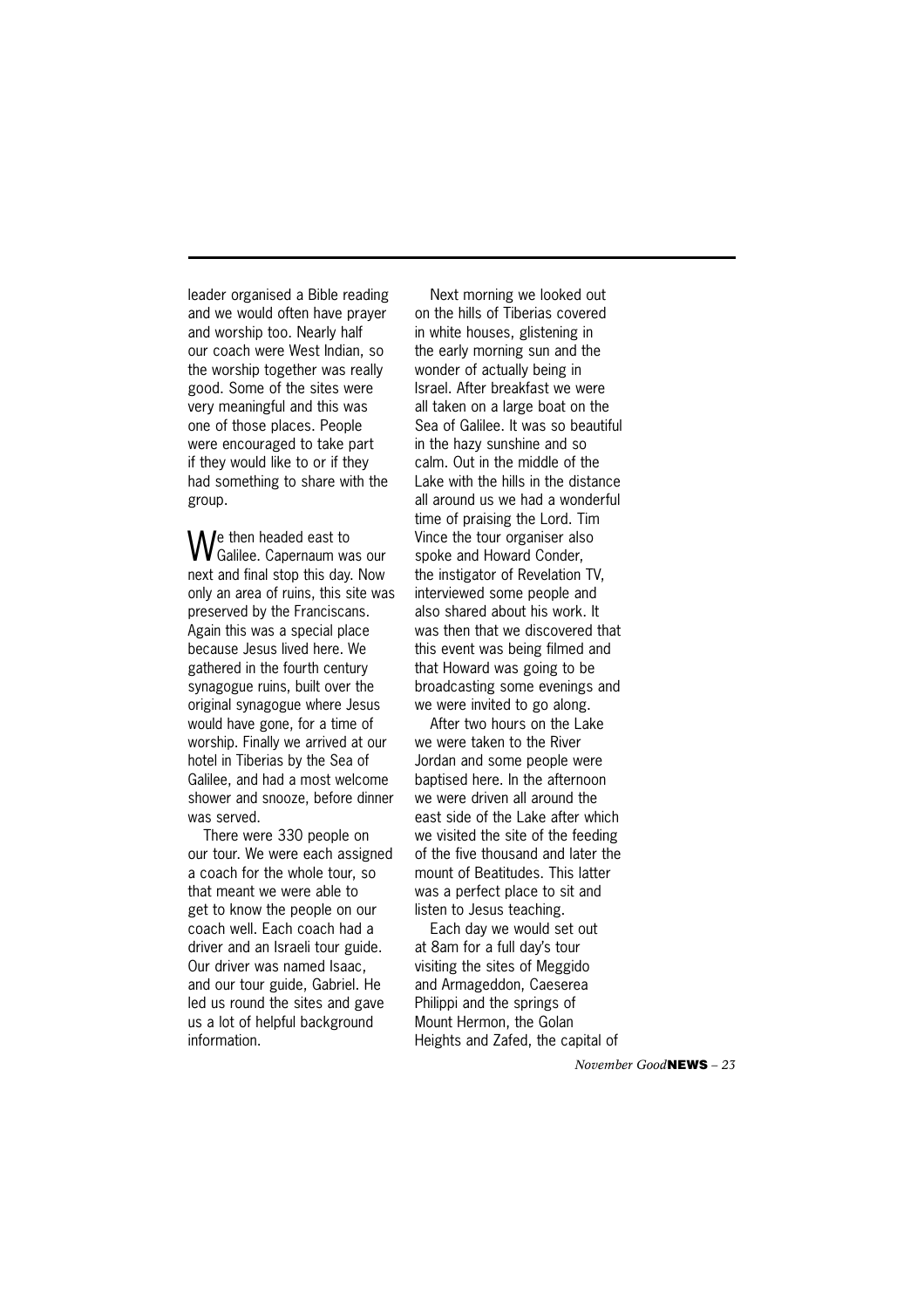# *The back pages*

Galilee. Usually we would arrive back at the hotel for time to refresh ourselves with a much appreciated shower and rest before dinner. Every day was blue sky and sun, no rain, with the temperature soaring to 38 – 40 degrees some days.

After four days in Galilee, we headed south to Jerusalem. It only took us two hours from Tiberias to Qumran, where the Dead Sea scrolls were found. The scenery was very interesting, changing to desert as we neared the Dead Sea. Here we had a bathe and experienced the strange sensation of floating in the salty waters. From 1,200 feet below sea level it was a very steep climb up and up through arid mountains next to the 'Good Samaritan' route to reach Jerusalem at 3,000 feet.

Here we stayed five nights, visiting the Old City twice, the Palm Sunday route from the Mount of Olives to the Garden of Gethsemane, Bethlehem, and the valley of Elah, where David fought Goliath. Most special of all was our visit to the Garden Tomb. Here in this beautiful garden sanctuary and convincing setting, we all gathered together for a service and communion. The speaker was an Arab pastor from Galilee who gave a very profound message on the raising of Lazarus from the dead. The worship was special, led by

*24 – November Good***NEWS**

members of our group.

If anyone is interested in finding out more may I refer you to the following web sites: www.landandlife.co.uk for Land and Life tours to Israel www.revelationty.com for the TV station *Leonie Wren*

**Flower Rota Arranging Distributing** Nov 7 Lucy Thom Fiona Tingley 14 Betty Billins Heather Swann 21 Sue Waller Sue Tester 28 Lyn Tucker Dorothy Forster Dec 5 Janet Wade Betty Peter 12 Hilda Donegan Jacqueline Wood 19 Christmas Dec. Iris Bingham 26 Christmas Dec. No delivery My grateful thanks to all those who helped with decorating the church for Harvest; so many people came and said how beautiful it all looked. Thanks also for donations, greenery, vegetables and flowers. Many thanks for everything, *Betty Billins*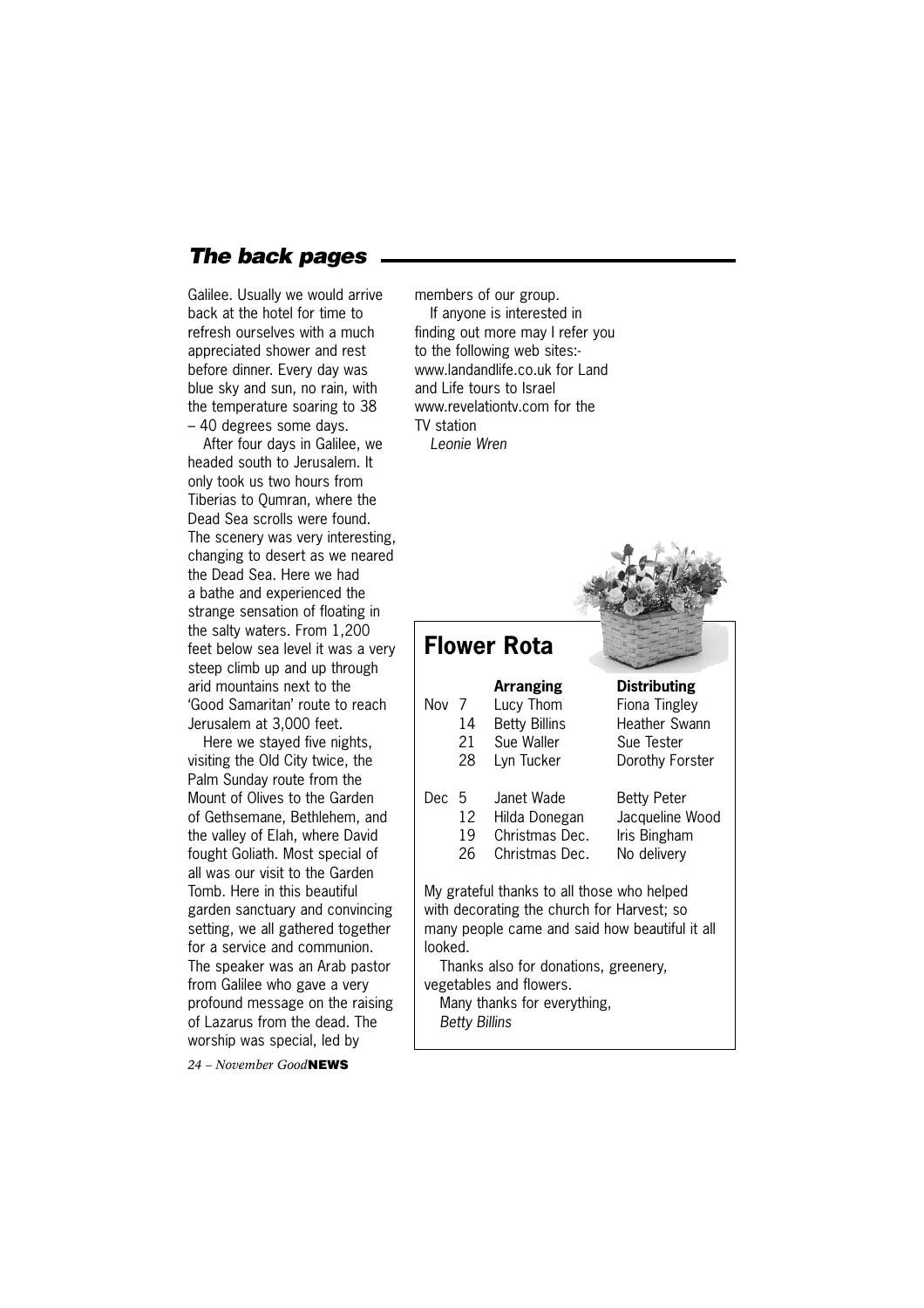#### **Church activities SUNDAY WORSHIP:** Service for all the family, including 9.30am crèche and Junior Church (Most weeks, children leave after 20 minutes for their own activities) Holy Communion (1st Sunday) 11.0am **Morning Worship** Holy Communion (4th Sunday) **Evening Service** 6.30pm Holy Communion (2nd Sunday) Healing services as announced **PRAYER MEETINGS:** Mon  $9.30am$ An Hour of Prayer Wed 9.45am **Short Service of Intercession** Thur 8.00pm **Church Prayer Evening** (4th Thursday) Prayer Meeting in the Lounge 7.30am Fri **REGULAR ACTIVITIES:** 6.30pm Sunday Evening Youth Group **Sun** Mon 6.30pm Boys' Brigade - Junior Section  $(8-11$  years) **Stepping Stones** Tue 10.00am (Parents and toddlers) Girls' Brigade - Juniors, 6.15pm Seniors & Brigaders In Touch (4th Tuesday) 7.45pm Wed 2.45pm The Fellowship (4th Wed.) Thur 10.00am Pop-In (for coffee and a chat) 8.00pm Church Meeting (2nd Thur.) Boys' Brigade - Anchor Boys Fri 5.30pm (5-7 years) House Groups normally meet 1st and 3rd Thursday

The church is open Monday to Saturday from 10.00am to 1.00pm

| Phonebook .                    | 7            |
|--------------------------------|--------------|
| Church (payphone):             |              |
|                                | 01444 484620 |
| Minister's office number:      | 01444 487607 |
| Boys' Brigade:                 |              |
| Geoffrey Cocksedge             |              |
|                                | 01444 474007 |
| Cradle Roll:                   |              |
| Sue Tester                     | 01444 482810 |
| <b>Flowers:</b>                |              |
| <b>Betty Billins</b>           | 01444 484494 |
| Girls' Brigade:                |              |
| Margaret Luscombe              |              |
|                                | 01444 412156 |
| <b>Hall Letting Secretary:</b> |              |
| Audrey McKee                   | 01444 415031 |
| In Touch:                      |              |
| Sue Waller                     | 01444 455047 |
| Lunch Fellowship:              |              |
| Wednesday:                     |              |
| Iris Green                     | 01444 484117 |
| Friday: Gwen and               |              |
| Derrick Hilman                 | 01444 456963 |
| Magazine: Editor:              |              |
| David Tingley                  | 01444 451024 |
| The Fellowship:                |              |
| Jessie Green                   | 01444 452708 |
| <b>Roy Billins</b>             | 01444 484494 |
| <b>Stepping Stones:</b>        |              |
| Janet Goodenough               |              |
|                                | 01444 417002 |
| <b>Transport:</b>              |              |
| Tina Elphick                   | 01444 484440 |
| Youth and Children's Work      |              |
| Co-ordinator:                  |              |
| <b>Rob Biersteker</b>          | 01444 440835 |
| Junior Church Co-ordinator:    |              |
| Clare Nibloe                   | 01444 484683 |